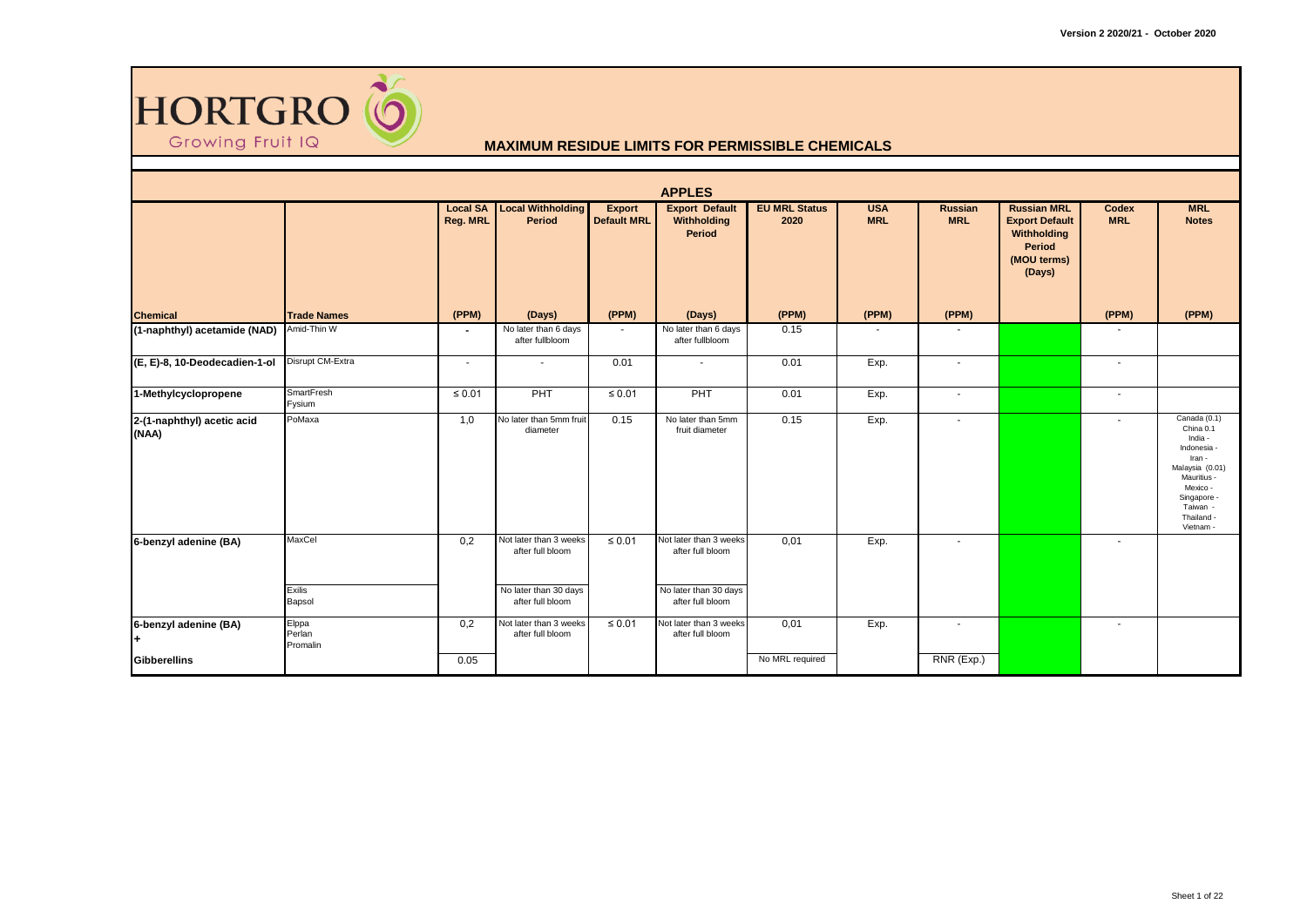

|                  |                                                                                                                                                                                                                                                                          |                             |                                                            |                                     | <b>APPLES</b>                                                                                                      |                              |                          |                         |                                                                                               |                      |                            |
|------------------|--------------------------------------------------------------------------------------------------------------------------------------------------------------------------------------------------------------------------------------------------------------------------|-----------------------------|------------------------------------------------------------|-------------------------------------|--------------------------------------------------------------------------------------------------------------------|------------------------------|--------------------------|-------------------------|-----------------------------------------------------------------------------------------------|----------------------|----------------------------|
|                  |                                                                                                                                                                                                                                                                          | <b>Local SA</b><br>Reg. MRL | <b>Local Withholding</b><br>Period                         | <b>Export</b><br><b>Default MRL</b> | <b>Export Default</b><br>Withholding<br>Period                                                                     | <b>EU MRL Status</b><br>2020 | <b>USA</b><br><b>MRL</b> | Russian<br><b>MRL</b>   | <b>Russian MRL</b><br><b>Export Default</b><br>Withholding<br>Period<br>(MOU terms)<br>(Days) | Codex<br><b>MRL</b>  | <b>MRL</b><br><b>Notes</b> |
| <b>Chemical</b>  | <b>Trade Names</b>                                                                                                                                                                                                                                                       | (PPM)                       | (Days)                                                     | (PPM)                               | (Days)                                                                                                             | (PPM)                        | (PPM)                    | (PPM)                   |                                                                                               | (PPM)                | (PPM)                      |
| <b>Abamectin</b> | Mecti<br>Sanamectin 18 EC<br>Biomectin<br>Unimectin 18 EC<br>Abamec plus<br>Agromectin<br>Abalone 18 EC<br>Agrimec Gold<br>Makhromectin<br>Zoro 36 EC<br>Farmag Abamectin 18 EC<br>Avermec 18 EC<br>As part of Voliam Targo (also see<br>chlorantraniliprole)<br>Epicure | 0.01                        | 14                                                         | 0.01                                | 14                                                                                                                 | 0.03                         | 0.02<br>Pome fruit       | 0.02<br>Seed type fruit | 14                                                                                            | 0.01<br>(Pome fruit) |                            |
| Acetamiprid      | Mospilan 20 SG<br>Magnitude 200 SP<br>Maintain 200 SP<br>Sharda Acetamiprid 200 SP<br>Tamprid<br>Devalan 20 SP<br>Mosprid 20 SP<br>Allice 20 SP                                                                                                                          | 0.5                         | 50                                                         | 0.4                                 | 50<br>Or no later than 15<br>December<br>Max. 2 applications<br>Contact relevant Ag-<br>Chem company to<br>confirm | 0.4                          | 1.0<br>Pome fruit        | 0.8<br>Seed type fruit  |                                                                                               | 0.8<br>(Pome fruit)  |                            |
| Acetamiprid<br>÷ | Cormoran 180 EC                                                                                                                                                                                                                                                          | 0.5                         | $\overline{28}$<br>Maximum 3<br>applications per<br>season | 0.4                                 | $\overline{28}$<br>Maximum 3<br>applications per<br>season                                                         | 0.4                          | 1.0<br>Pome fruit        | 0.8<br>Seed type fruit  |                                                                                               | 0.8<br>(Pome fruit)  |                            |
| Novaluron        |                                                                                                                                                                                                                                                                          |                             |                                                            | 0.5                                 |                                                                                                                    | 2.0                          | 3.0                      | 3.0<br>Seed type fruit  |                                                                                               | 3.0<br>(Pome fruit)  | Taiwan -                   |
| Acetamiprid      | Acclima 240 EC                                                                                                                                                                                                                                                           | 0.5                         | 14                                                         | 0.4                                 | 14                                                                                                                 | 0.4                          | 1.0<br>(Pome fruit)      | 0.8<br>Seed type fruit  |                                                                                               | 0.8                  |                            |
| Indoxacarb       |                                                                                                                                                                                                                                                                          | 1.0                         |                                                            |                                     |                                                                                                                    | 0.5                          |                          | 0.5<br>Pomefruit        |                                                                                               |                      |                            |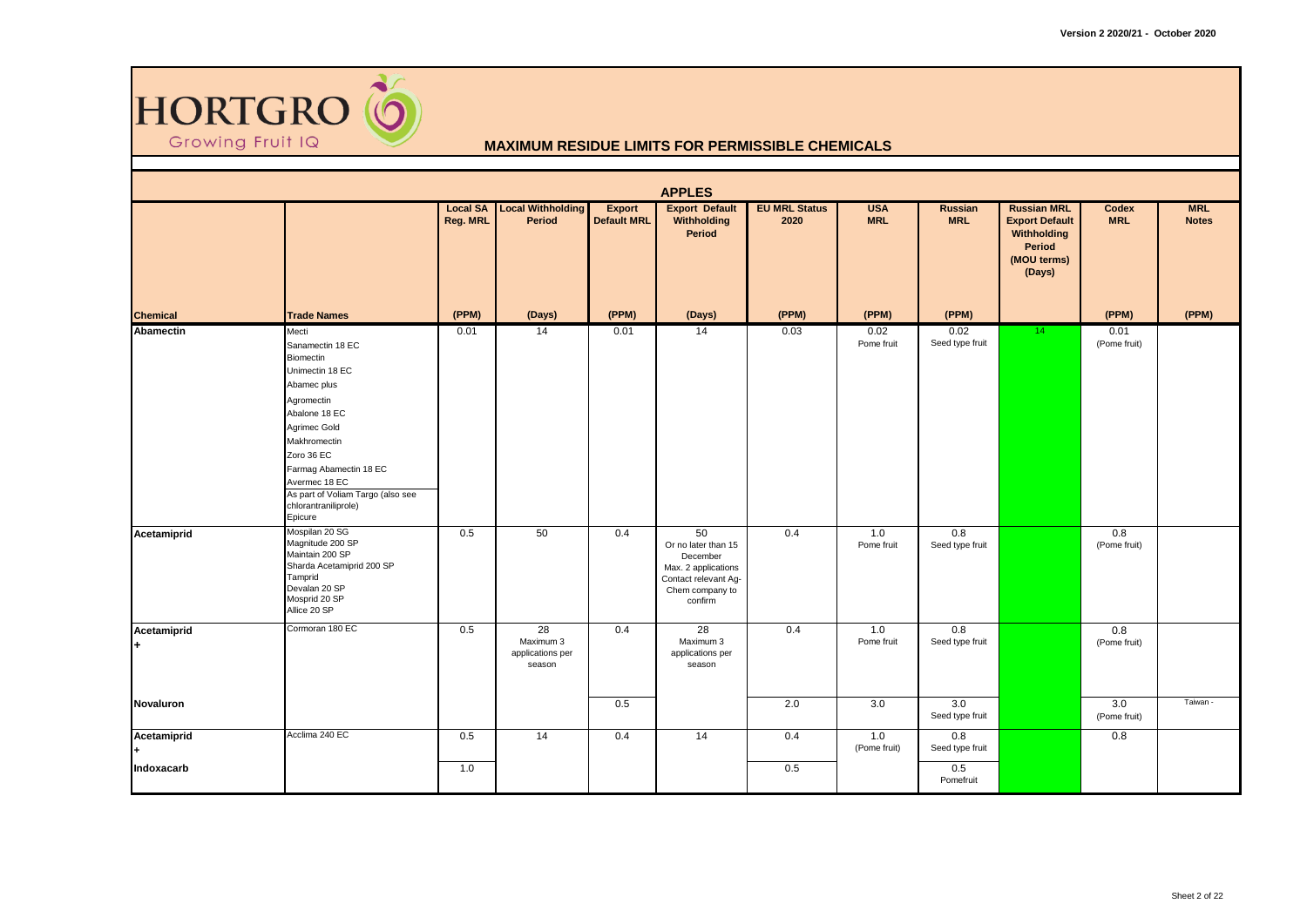

|                                                                                                          |                                                                             |                             |                                           |                                     | <b>APPLES</b>                                                                                                                                   |                                                               |                                |                          |                                                                                                      |                                                                                       |                                                       |
|----------------------------------------------------------------------------------------------------------|-----------------------------------------------------------------------------|-----------------------------|-------------------------------------------|-------------------------------------|-------------------------------------------------------------------------------------------------------------------------------------------------|---------------------------------------------------------------|--------------------------------|--------------------------|------------------------------------------------------------------------------------------------------|---------------------------------------------------------------------------------------|-------------------------------------------------------|
|                                                                                                          |                                                                             | <b>Local SA</b><br>Reg. MRL | <b>Local Withholding</b><br><b>Period</b> | <b>Export</b><br><b>Default MRL</b> | <b>Export Default</b><br>Withholding<br><b>Period</b>                                                                                           | <b>EU MRL Status</b><br>2020                                  | <b>USA</b><br><b>MRL</b>       | Russian<br><b>MRL</b>    | <b>Russian MRL</b><br><b>Export Default</b><br>Withholding<br><b>Period</b><br>(MOU terms)<br>(Days) | <b>Codex</b><br><b>MRL</b>                                                            | <b>MRL</b><br><b>Notes</b>                            |
| <b>Chemical</b>                                                                                          | <b>Trade Names</b>                                                          | (PPM)                       | (Days)                                    | (PPM)                               | (Days)                                                                                                                                          | (PPM)                                                         | (PPM)                          | (PPM)                    |                                                                                                      | (PPM)                                                                                 | (PPM)                                                 |
| Alpha-cypermethrin                                                                                       | Alpha-Thrin 100 SC<br>Polytrin Super<br>Avalanche<br>Sentry EC<br>Fastac SC | 0,5                         | 14                                        | 0.5                                 | 14                                                                                                                                              | 1.0<br>(Cypermethrin/<br>isomers)                             | 2.0<br>(pome,<br>cypermethrin) | 0.7<br>Seed type fruit   |                                                                                                      | 0.7<br>(Pome fruit, as<br>cypermethrin<br>including alpha-<br>and zeta-<br>cypermeth) | Oman restricted use                                   |
| <b>Aviglycine HCL</b><br>(Aminoethoxyvinylglycine<br>Hydrochloride)                                      | Retain                                                                      | 0.1                         | $\overline{7}$                            | $≤0.01$                             | $\overline{7}$                                                                                                                                  | 0.01                                                          | 0.08                           | $\overline{\phantom{a}}$ | <b>Contact relevant Ag</b><br>Chem company to<br>confirm                                             |                                                                                       |                                                       |
| <b>Azadirachtin</b>                                                                                      | NeemAzal<br>Bioneem                                                         | 0.01                        | 24 hrs.                                   | 0.01                                | 24 hrs.<br>No more than 5<br>applications per<br>season. To be used<br>under conditions<br>where Codling moth is<br>under commercial<br>control | 1.0                                                           | Exp.                           |                          |                                                                                                      | $\overline{\phantom{a}}$                                                              | Taiwan Exp.                                           |
| Azinphos-methyl                                                                                          | Azinphos 350 WP<br>Azinphos 200 SC<br>Azinphos Methyl WP                    | 0.4                         | 14                                        | 0.05                                | 56<br>Max. 4 applications                                                                                                                       | 0.05<br>(Unpublished Sante<br>12092/2019.<br>proposed new MRL | $\mathbf{r}$                   | 2.0<br>Seed type fruit   |                                                                                                      | $\overline{\phantom{a}}$                                                              | Iran -<br>Taiwan -<br>Mexico -<br>Oman prohibited use |
| <b>Bacillus Thuringiensis</b>                                                                            | Agree 50 WP<br>Thuricide WP<br>DiPel DF<br>Betapro                          | $\overline{\phantom{a}}$    | $\overline{\phantom{a}}$                  | $\blacksquare$                      | $\overline{\phantom{a}}$                                                                                                                        | 0.01                                                          | Exp.                           | RNR (Exp.)               |                                                                                                      | $\sim$                                                                                |                                                       |
| Beauveria bassiana                                                                                       | Bio-Insek                                                                   | Exp.                        | $\sim$                                    | Exp.                                | $\sim$                                                                                                                                          | 0.01                                                          | $\sim$                         | RNR (Exp.)               |                                                                                                      | $\sim$                                                                                |                                                       |
| Benomyl                                                                                                  | Benomyl 500 WP<br>Benomyl<br>Farmag Benomyl 500 WP                          | 3.0                         | 14                                        | 0.2                                 | Do not use after<br>blossom                                                                                                                     | 0.2                                                           | $\sim$                         | 0.075<br>Pomefruit       | Do not use after<br>blossom                                                                          | 3.0<br>(Pome fruit, as<br>carbendazim)                                                | Oman prohibited use                                   |
| Beta-cyfluthrin<br>Note:<br>EU authorisation amendment/<br>possible related MRL<br>implications pending. |                                                                             | 0.1                         | 14                                        | 0.1                                 | 14                                                                                                                                              | 0.2<br>(Cyfluthrin/ isomers,<br>Pome)                         | 0.5<br>Pome fruit              | 0.2<br>Pomefruit         |                                                                                                      | 0.1<br>(as cyfluthrin)                                                                |                                                       |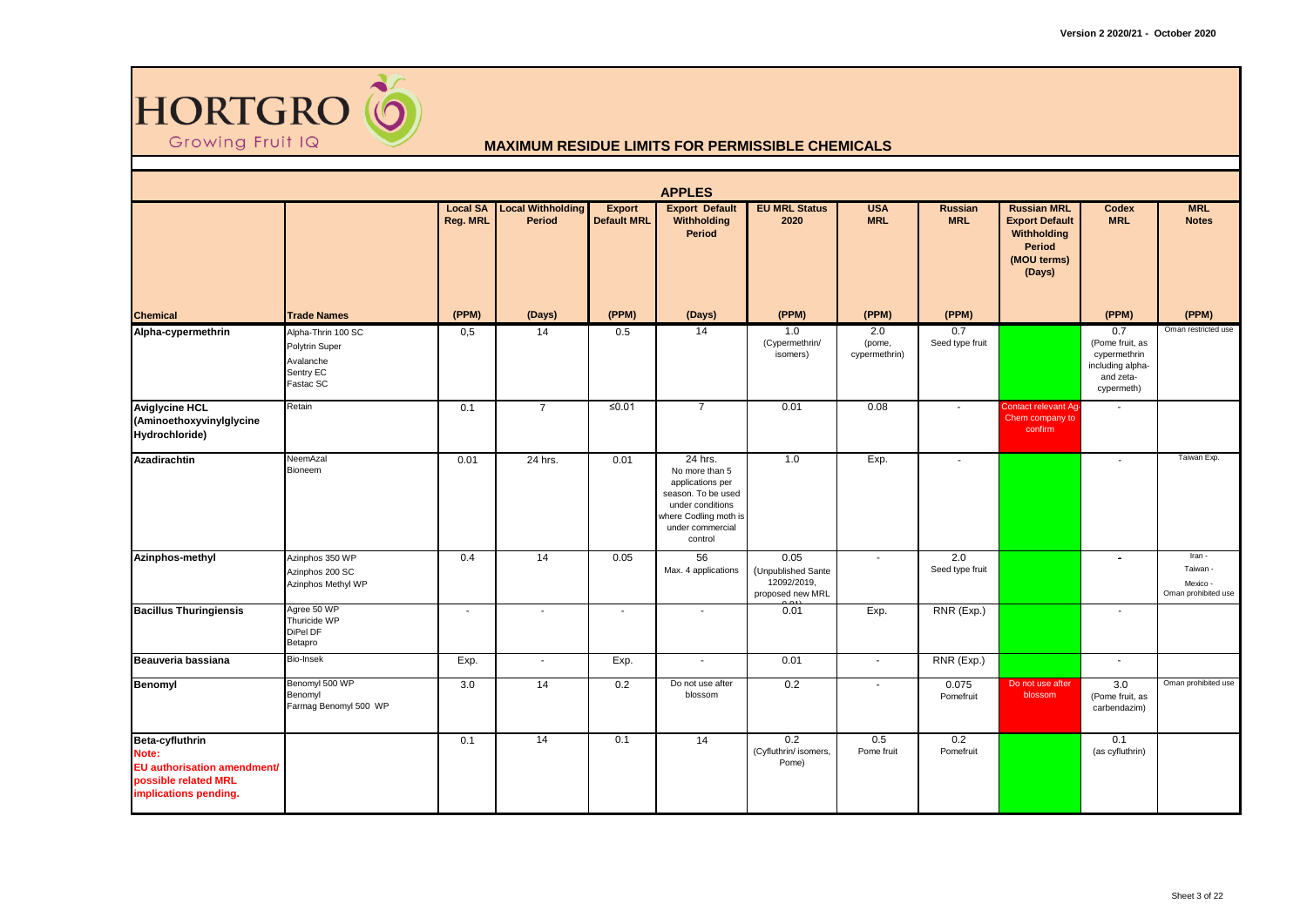

|                                                  |                                                                 |                          |                                                    |                                     | <b>APPLES</b>                                         |                                                                       |                                                            |                          |                                                                                                      |                                         |                                                                                                                                                                      |
|--------------------------------------------------|-----------------------------------------------------------------|--------------------------|----------------------------------------------------|-------------------------------------|-------------------------------------------------------|-----------------------------------------------------------------------|------------------------------------------------------------|--------------------------|------------------------------------------------------------------------------------------------------|-----------------------------------------|----------------------------------------------------------------------------------------------------------------------------------------------------------------------|
|                                                  |                                                                 | Reg. MRL                 | <b>Local SA Local Withholding</b><br><b>Period</b> | <b>Export</b><br><b>Default MRL</b> | <b>Export Default</b><br>Withholding<br><b>Period</b> | <b>EU MRL Status</b><br>2020                                          | <b>USA</b><br><b>MRL</b>                                   | Russian<br><b>MRL</b>    | <b>Russian MRL</b><br><b>Export Default</b><br>Withholding<br><b>Period</b><br>(MOU terms)<br>(Days) | Codex<br><b>MRL</b>                     | <b>MRL</b><br><b>Notes</b>                                                                                                                                           |
| <b>Chemical</b>                                  | <b>Trade Names</b>                                              | (PPM)                    | (Days)                                             | (PPM)                               | (Days)                                                | (PPM)                                                                 | (PPM)                                                      | (PPM)                    |                                                                                                      | (PPM)                                   | (PPM)                                                                                                                                                                |
| Beta-cypermethrin                                | Akito                                                           | 0.5                      | 14                                                 | 0.5                                 | 14                                                    | 1.0<br>(Cypermethrin/<br>isomers)                                     | 2.0<br>(pome,<br>cypermethrin)                             | 0.7<br>Seed type fruit   |                                                                                                      | 0.7<br>(Pome fruit, as<br>cypermethrin) | Iran -<br>Oman restricted use                                                                                                                                        |
| <b>Bifenthrin</b>                                | Seizer 80 SC                                                    | 0.1                      | 60                                                 | 0.01                                | 60                                                    | 0.01                                                                  | 0.5                                                        | 0.04<br>Pomefruit        |                                                                                                      | $\blacksquare$                          | Indonesia -<br>Oman prohibited use                                                                                                                                   |
| <b>Bollworm</b><br>Nucleopolyhedrovirus          | <b>Bolldex</b><br>Graboll<br>Helicovir                          | $\overline{\phantom{a}}$ | $\mathsf 0$                                        |                                     | $\mathbf 0$                                           | No MRL required                                                       | Exp.                                                       | $\overline{\phantom{a}}$ |                                                                                                      | $\sim$                                  |                                                                                                                                                                      |
| <b>Botanical extracts</b><br>(Natural pyrethrin) | Xterminator                                                     | 1.0                      | $\mathbf 0$                                        | 1.0                                 | $\mathsf 0$                                           | 1.0                                                                   | Applied to<br>growing crops<br>Exp./<br>Postharvest<br>1.0 | $\blacksquare$           |                                                                                                      | $\blacksquare$                          | China -<br>Indonesia -<br>Iran -<br>Malaysia 0.01<br>Mauritius -<br>Taiwan 0.3<br>Thailand -<br>Vietnam -                                                            |
| <b>Bupirimate</b>                                | Nimrod <sup>®</sup><br>Notice 250 EC<br>Nobel 250 EC<br>Veto EW | 0.5                      | 14                                                 | 0.2                                 | $\overline{28}$<br>Max. 3 applications                | 0.2<br>(Unpublished Sante<br>12558/2019,<br>proposed new MRL<br>(0.3) | $\mathcal{L}_{\mathcal{A}}$                                | 0.1<br>Pomefruit         |                                                                                                      | $\sim$                                  | Canada (0.1)<br>China -<br>Hong Kong -<br>India -<br>Indonesia -<br>Iran -<br>Malaysia (0.01)<br>Mauritius -<br>Mexico -<br>Saudi Arabia<br>Singapore -<br>Vietnam - |
| <b>Bupirimate</b>                                | Veto Plus                                                       | 0.5                      | 14                                                 | 0.01                                | Not to be used<br>after flowering                     | 0.2<br>(Unpublished Sante<br>12558/2019,<br>proposed new MRL<br>(0.3) | $\overline{\phantom{a}}$                                   | 0.1<br>Pomefruit         | Contact relevant Ag<br>Chem company to<br>confirm                                                    | $\sim$                                  | Canada (0.1)<br>China -<br>Hong Kong -<br>India -<br>Indonesia -<br>Iran -<br>Malaysia (0.01)<br>Mauritius -<br>Mexico -<br>Singapore -<br>Vietnam -                 |
| Hexaconazole                                     |                                                                 | 0.1                      |                                                    |                                     |                                                       | 0.01                                                                  |                                                            | $\sim$                   |                                                                                                      |                                         |                                                                                                                                                                      |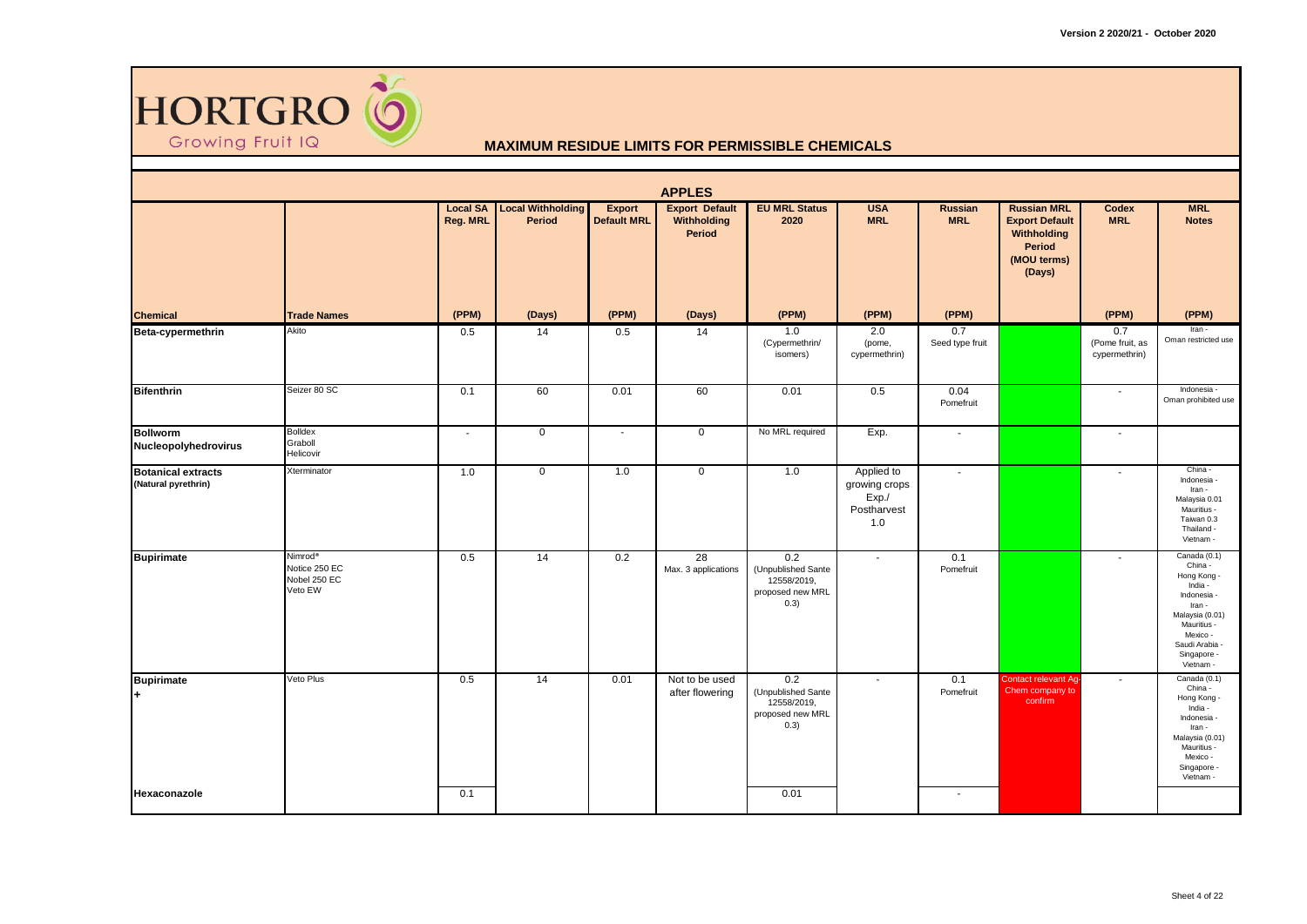

|                     |                                                                                                                                                      |                             |                                           |                                     | <b>APPLES</b>                                                      |                              |                          |                              |                                                                                               |                          |                                                                                                                                                                                                  |
|---------------------|------------------------------------------------------------------------------------------------------------------------------------------------------|-----------------------------|-------------------------------------------|-------------------------------------|--------------------------------------------------------------------|------------------------------|--------------------------|------------------------------|-----------------------------------------------------------------------------------------------|--------------------------|--------------------------------------------------------------------------------------------------------------------------------------------------------------------------------------------------|
|                     |                                                                                                                                                      | <b>Local SA</b><br>Reg. MRL | <b>Local Withholding</b><br><b>Period</b> | <b>Export</b><br><b>Default MRL</b> | <b>Export Default</b><br>Withholding<br><b>Period</b>              | <b>EU MRL Status</b><br>2020 | <b>USA</b><br><b>MRL</b> | <b>Russian</b><br><b>MRL</b> | <b>Russian MRL</b><br><b>Export Default</b><br>Withholding<br>Period<br>(MOU terms)<br>(Days) | Codex<br><b>MRL</b>      | <b>MRL</b><br><b>Notes</b>                                                                                                                                                                       |
| <b>Chemical</b>     | <b>Trade Names</b>                                                                                                                                   | (PPM)                       | (Days)                                    | (PPM)                               | (Days)                                                             | (PPM)                        | (PPM)                    | (PPM)                        |                                                                                               | (PPM)                    | (PPM)                                                                                                                                                                                            |
| <b>Cadusafos</b>    | Rugby 10 ME<br>Rugby 10 G<br>Rugby<br>Hockey 100 EW<br>Soccer 100 EW                                                                                 | ≤0.01                       | 0                                         | $≤0.01$                             | $\mathbf 0$                                                        | 0.01                         | ۰                        |                              |                                                                                               | $\overline{\phantom{a}}$ | Oman restricted use                                                                                                                                                                              |
| Captab/ Captan      | Captab WP<br>Captan 800 WG<br>Thor 500 WP<br>Captan Flo<br>Merpan<br>Sharda Captan 800 WG<br>Captan 800 WG<br>Farmag Captan 500 SC<br>MERPAN® 80 WDG | 15.0                        | 14                                        | 10.0                                | 35                                                                 | 10.0                         | 25.0                     | 3.0<br>Pomefruit             |                                                                                               | 15.0<br>(Pome fruit)     | Oman prohibited use<br>(Banned chemical -<br>Vietnam MARD -<br>Circular 3/2016/TT-<br>BNNPTNT)<br>15.0<br>(In accordance with<br>Codex Standards)                                                |
| Carbaryl            | Sevin XLR Plus<br>Carbaryl 850 WP<br>Karbaspray 850 WP                                                                                               | 2.5                         | $\overline{7}$                            | 0.01                                | 2 Applications no later<br>than 28 days after full<br>bloom        | 0.01                         | 12.0<br>Pome fruit       | 0.05<br>Pomefruit            |                                                                                               | $\sim$                   | Oman prohibited use                                                                                                                                                                              |
| Chlorantraniliprole | Altacor<br>As part of Voliam Targo (see also<br>abamectin)                                                                                           | 0.5                         | 14<br>Max. 3 applications<br>14           | 0.5                                 | 14<br>Max. 3<br>applications                                       | 0.5                          | 1.2<br>Pome fruit        | 0.5<br>Pomefruit             |                                                                                               | 0.4<br>(Pome fruit)      | Canada 0.4<br>[India $0.4$ ]<br>[Indonesia 0.4]<br>[Iran $0.4$ ]<br>[Malaysia 0.4]<br>[Mauritius 0.4]<br>[Oman $0.4$ ]<br>Saudi Arabia 0.4<br>[Singapore 0.4]<br>[Thailand 0.4]<br>[Vietnam 0.4] |
| Chlorfenapyr        | Hunter 24 SC<br>Savage 360 SC<br>Saber 360 SC<br>Plumett<br>Sergeant                                                                                 | 0.5                         | 30                                        | 0.01                                | Single application not<br>later than the<br>beginning of flowering | 0.01                         | 0.01                     |                              |                                                                                               | $\sim$                   |                                                                                                                                                                                                  |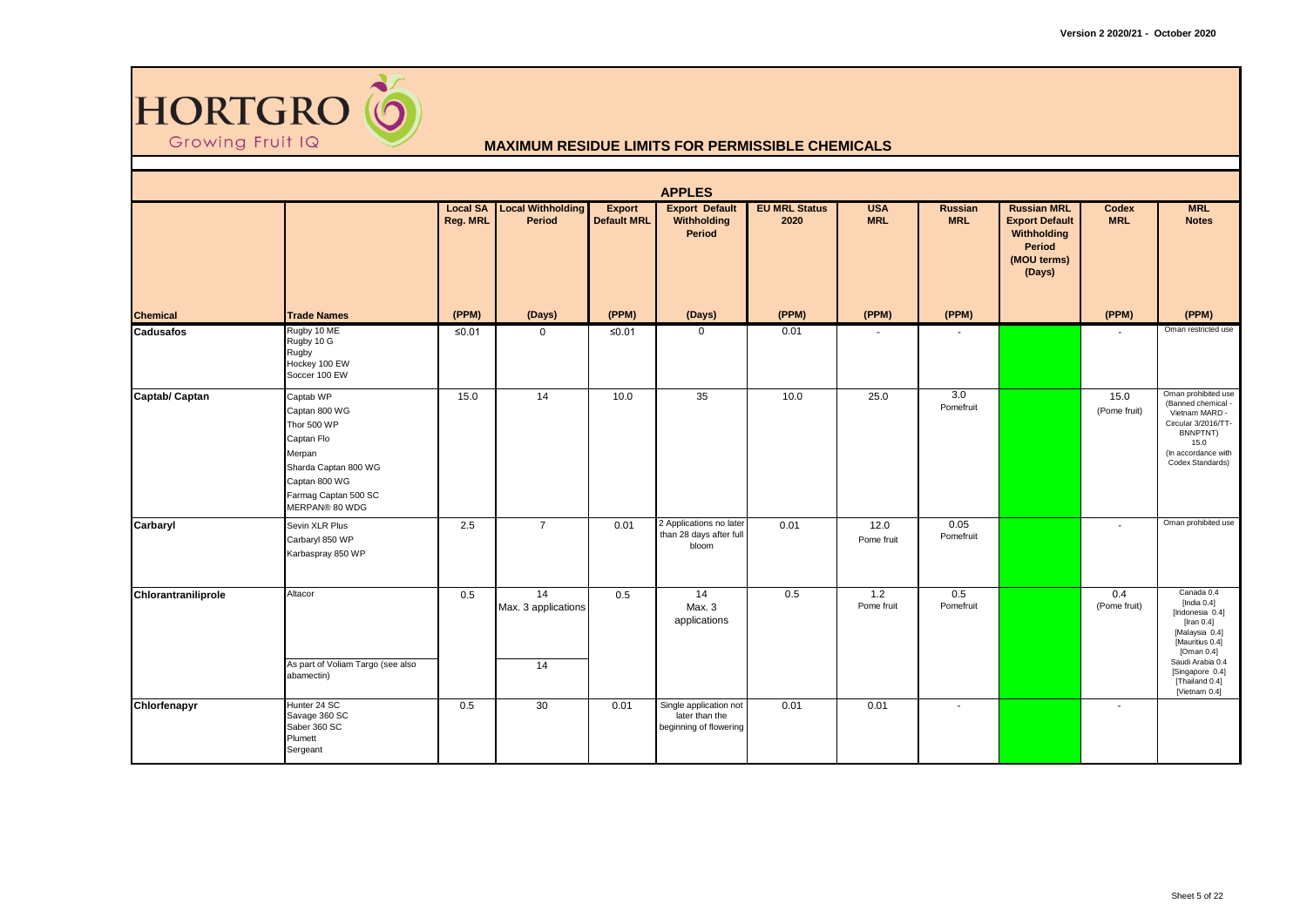

|                                                                                    |                                                                                                                                                                                                                                                                          |                             |                                    |                                     | <b>APPLES</b>                                                   |                              |                          |                              |                                                                                               |                     |                                                                       |
|------------------------------------------------------------------------------------|--------------------------------------------------------------------------------------------------------------------------------------------------------------------------------------------------------------------------------------------------------------------------|-----------------------------|------------------------------------|-------------------------------------|-----------------------------------------------------------------|------------------------------|--------------------------|------------------------------|-----------------------------------------------------------------------------------------------|---------------------|-----------------------------------------------------------------------|
|                                                                                    |                                                                                                                                                                                                                                                                          | <b>Local SA</b><br>Reg. MRL | <b>Local Withholding</b><br>Period | <b>Export</b><br><b>Default MRL</b> | <b>Export Default</b><br>Withholding<br><b>Period</b>           | <b>EU MRL Status</b><br>2020 | <b>USA</b><br><b>MRL</b> | <b>Russian</b><br><b>MRL</b> | <b>Russian MRL</b><br><b>Export Default</b><br>Withholding<br>Period<br>(MOU terms)<br>(Days) | Codex<br><b>MRL</b> | <b>MRL</b><br><b>Notes</b>                                            |
| <b>Chemical</b>                                                                    | <b>Trade Names</b>                                                                                                                                                                                                                                                       | (PPM)                       | (Days)                             | (PPM)                               | (Days)                                                          | (PPM)                        | (PPM)                    | (PPM)                        |                                                                                               | (PPM)               | (PPM)                                                                 |
| <b>Chlorpyrifos</b>                                                                | Lirifos 480 EC<br>Dursban 480 EC<br>Dursban 750 WG<br>Chlorifos<br>Chlorban 480 EC<br>Agropyrifos 480 EC<br>Pyrinex 480 EC<br>Klub M5 Chlorpyrifos<br>Pyrinex 250 CS<br>Chlorpyrifos 480 EC<br>Rochlop                                                                   | 0.05                        | 40                                 | 0.01                                | <b>Dormant application</b><br>only, not later than<br>green tip | 0.01                         | 0.01                     | 0.5<br>Pomefruit             |                                                                                               | 1,0<br>(Pome fruit) | Oman restricted use                                                   |
| Codling moth granulosis virus MADEX                                                | Carpovirusine<br>GraCyd                                                                                                                                                                                                                                                  | $\sim$                      | $5\overline{)}$                    | $\blacksquare$                      | $\,$ 5 $\,$                                                     | Exp.                         | Exp.                     | $\sim$                       |                                                                                               | $\sim$              |                                                                       |
| <b>Codling moth and Oriental</b><br>fruit moth granulosis virus                    | Madex Twin<br>Madex Dual                                                                                                                                                                                                                                                 | $\sim$                      | $\sim$                             | $\sim$                              | $\sim$                                                          | $\sim$                       | $\sim$                   | $\sim$                       |                                                                                               | $\sim$              |                                                                       |
| Copper (Cu) Oxychloride<br>and other Cu salts including<br><b>Cupric hydroxide</b> | Fungi Flow<br>Copper Oxychloride 850 WP<br>Farmag Copper Oxychloride<br>Farmag Cu Super<br>Coprox WP<br>Coprox Super<br>Copper-Flow-Plus<br>Copper Count-N<br>Liquicop<br>Demildex<br>Copstar 120 SC<br>Royal Blue<br>Copmaxx<br>Cupra Super<br>Copper Oxychloride Super | 20.0                        | 14                                 | 5.0                                 | Not later than<br>Greentip                                      | 5.0                          | Exp.                     | 5.0<br>Pomefruit             |                                                                                               | $\sim$              | China -<br>Hong Kong -<br>Indonesia -<br>Malaysia Exp.<br>Taiwan Exp. |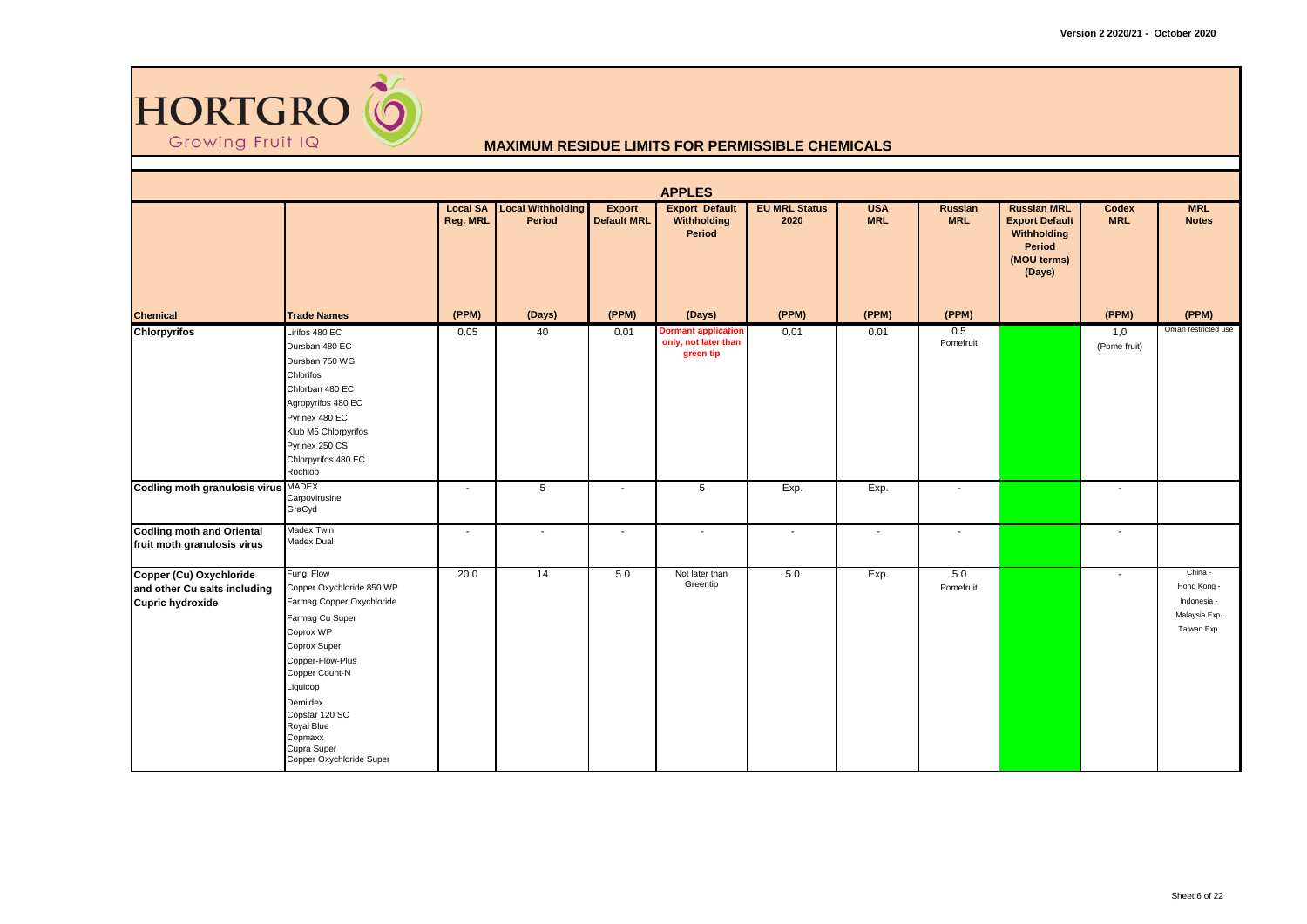

|                                                                             |                                                                                                                                                                         |                             |                                    |                              | <b>APPLES</b>                                               |                              |                          |                                    |                                                                                               |                     |                                                                                   |
|-----------------------------------------------------------------------------|-------------------------------------------------------------------------------------------------------------------------------------------------------------------------|-----------------------------|------------------------------------|------------------------------|-------------------------------------------------------------|------------------------------|--------------------------|------------------------------------|-----------------------------------------------------------------------------------------------|---------------------|-----------------------------------------------------------------------------------|
|                                                                             |                                                                                                                                                                         | <b>Local SA</b><br>Reg. MRL | <b>Local Withholding</b><br>Period | Export<br><b>Default MRL</b> | <b>Export Default</b><br>Withholding<br><b>Period</b>       | <b>EU MRL Status</b><br>2020 | <b>USA</b><br><b>MRL</b> | Russian<br><b>MRL</b>              | <b>Russian MRL</b><br><b>Export Default</b><br>Withholding<br>Period<br>(MOU terms)<br>(Days) | Codex<br><b>MRL</b> | <b>MRL</b><br><b>Notes</b>                                                        |
| <b>Chemical</b>                                                             | <b>Trade Names</b>                                                                                                                                                      | (PPM)                       | (Days)                             | (PPM)                        | (Days)                                                      | (PPM)                        | (PPM)                    | (PPM)                              |                                                                                               | (PPM)               | (PPM)                                                                             |
| Cyanamide                                                                   | <b>Dormex</b><br>Deurbraak<br>Bloomer<br>Dorcy<br>Cyan<br>Cymex<br>Alert 520 SL<br>Liberate                                                                             | 0.05                        | Dormant application                | 0.01                         | Dormant application<br>only                                 | 0.01                         | $\sim$                   |                                    |                                                                                               |                     |                                                                                   |
| Cyantraniliprole                                                            | Exirel 100 SE                                                                                                                                                           | 0.5                         | $\overline{7}$                     | 0.5                          | $\overline{7}$                                              | 0.8                          | 1.5                      | $\blacksquare$                     |                                                                                               | 0.8<br>Pome fruit   | Hong Kong -<br>Taiwan -                                                           |
| Cyhexatin<br>(Do not exceed 1 liter Acarstin Flo<br>600 SC (600g a.i) / ha) | Acarstin Flo                                                                                                                                                            | 2.0                         | 3                                  | 0.2                          | 35<br>Only one application<br>per season                    | 0.2                          | $\overline{\phantom{a}}$ | 0.2<br>Apples and pears            |                                                                                               | 0.2                 | Canada (0.1)<br>Iran Banned<br>Oman prohibited use<br>Taiwan<br>prohibited - 0.00 |
| Cypermethrin                                                                | Cyperin<br>Cypermethrin 200 EC<br>Polytrin 200 EC<br>Avi-Sipermetrin EC<br>Kemprin 200 EC<br><b>Bitrad Cypermethrin</b><br>Farmag Cypermethrin<br>Sipermetrien<br>Cymet | 0.5                         | 14                                 | 0.5                          | 14                                                          | 1.0                          | 2.0<br>Pome fruit        | 0.7<br>Seed type fruit             |                                                                                               | 0.7<br>Pome fruit   | Oman restricted use                                                               |
| Cyprodinil                                                                  | Chorus<br>Mirano 50 WG<br>Choir 500 WDG<br>Chant 500 WDG                                                                                                                | 0.1                         | 74                                 | 0.1                          | 74<br>Not later than full<br>blossom<br>Max. 4 applications | 2.0                          | 1.7<br>Pome fruit        | 1.0<br>Pomefruit                   |                                                                                               | 2.0<br>Pome fruit   | Indonesia 0.05<br>Saudi Arabia 0.05                                               |
| <b>Deltamethrin</b>                                                         | Decis Forte<br>Delta-Thrin 25 EC<br>Celtis 25 EC<br>Delmet 250 EC<br>Servus 25 EC<br>Deltamethrin 25 EC                                                                 | 0.1                         | EC-7 SC-14                         | 0,1                          | EC-7 SC-14                                                  | 0.2                          | 0.2<br>Pome fruit        | 0.2<br>Seed type fruit             |                                                                                               | 0.2                 | Mexico -                                                                          |
| <b>Dichlorvos</b>                                                           | Devipan 100 EC                                                                                                                                                          | 0.1                         | $\overline{7}$                     | 0.01                         | 14                                                          | 0.01                         | ÷.                       | 0.05<br>Pomefruit/ Seeded<br>fruit |                                                                                               | $\mathbf{r}$        | Oman prohibited use                                                               |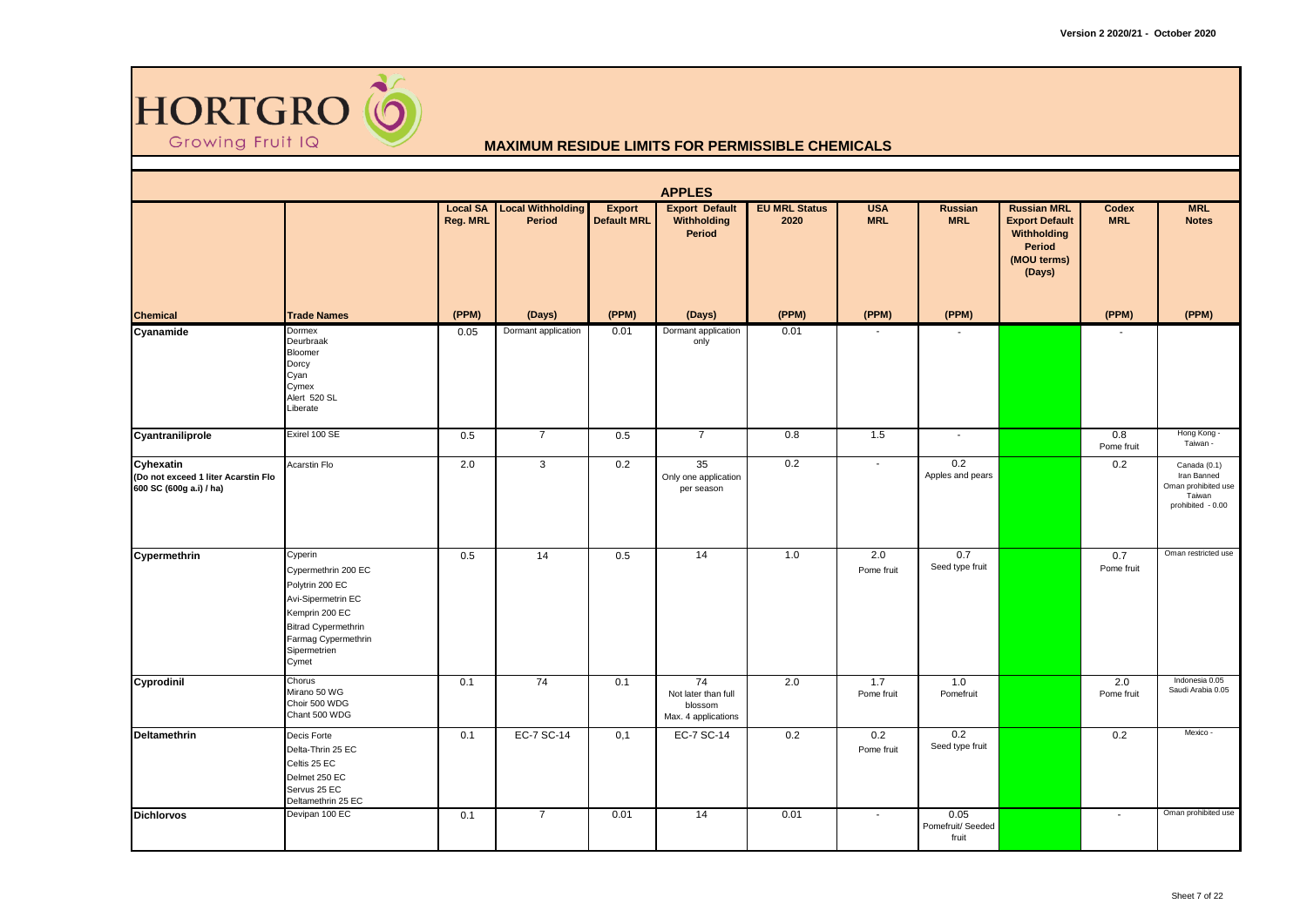

|                                     |                                                                                                                                                                            |                             |                                    |                                     | <b>APPLES</b>                                                                      |                              |                          |                              |                                                                                               |                     |                                                                                                                                                                         |
|-------------------------------------|----------------------------------------------------------------------------------------------------------------------------------------------------------------------------|-----------------------------|------------------------------------|-------------------------------------|------------------------------------------------------------------------------------|------------------------------|--------------------------|------------------------------|-----------------------------------------------------------------------------------------------|---------------------|-------------------------------------------------------------------------------------------------------------------------------------------------------------------------|
|                                     |                                                                                                                                                                            | <b>Local SA</b><br>Reg. MRL | <b>Local Withholding</b><br>Period | <b>Export</b><br><b>Default MRL</b> | <b>Export Default</b><br>Withholding<br><b>Period</b>                              | <b>EU MRL Status</b><br>2020 | <b>USA</b><br><b>MRL</b> | <b>Russian</b><br><b>MRL</b> | <b>Russian MRL</b><br><b>Export Default</b><br>Withholding<br>Period<br>(MOU terms)<br>(Days) | Codex<br><b>MRL</b> | <b>MRL</b><br><b>Notes</b>                                                                                                                                              |
| <b>Chemical</b>                     | <b>Trade Names</b>                                                                                                                                                         | (PPM)                       | (Days)                             | (PPM)                               | (Days)                                                                             | (PPM)                        | (PPM)                    | (PPM)                        |                                                                                               | (PPM)               | (PPM)                                                                                                                                                                   |
| Didecyldimethylammoniumchl<br>oride | Sporekill<br>Quattro-Kill<br>Terminator<br>Spore-Attack                                                                                                                    | 20.0                        | $\mathbf{0}$                       | 0.1                                 | Do not use on<br>export fruit<br>Contact relevant<br>Ag-Chem company to<br>confirm | 0,1                          | $\overline{\phantom{a}}$ |                              |                                                                                               |                     | Saudi Arabia -                                                                                                                                                          |
| <b>Difenoconazole</b>               | Score<br>Scope 250 EC<br>D-Zole EC<br>Defender 250 EC<br>Sharda Difenconazole 250 EC<br>Divino 250 EC<br>Sterin 250 EC<br>Farmag Difenoconazole 250 EC<br>Navigator 250 EC | 0.2                         | 14                                 | 0.2                                 | 28<br>Max. 4 applications                                                          | 0.8                          | 5.0<br>Pome fruit        | 1.0<br>Seed type fruit       |                                                                                               | 4.0<br>(Pome fruit) | India 0.01<br>Canada (0.1)                                                                                                                                              |
| Diphenylamine                       | Shield Liquid DPA<br>No scald DPA<br>Ecofog 100                                                                                                                            | 10.0                        | PHT                                | 0.05                                | Not for use on fruit<br>for EU                                                     | 0.05                         | 10.0                     | 10.0                         |                                                                                               | 10,0                |                                                                                                                                                                         |
| <b>Dithianon</b>                    | Delan<br>Sense 660 WDG<br>Nugget 660 WDG<br>Maccani<br>Alaris WG<br>Detect 400 SC<br>Inspect 400 SC                                                                        | 2.0                         | 21                                 | 2.0                                 | 21<br>28                                                                           | 3.0                          | 5.0<br>Pome fruit        | 5.0<br>Seed type fruit       |                                                                                               | 1.0<br>Pome fruit   | India 0.1<br>[Indonesia 1.0]<br>[Iran 1.0]<br>[Malaysia 1.0]<br>[Mauritius 1.0]<br>[Oman 1.0]<br>[Singapore 1.0]<br>[Thailand 1.0]<br>Switzerland 0.3<br>Vietnam 1.0    |
| <b>Dithianon</b><br>$\ddot{}$       | Combine 160 WDG<br>Combo 160 WDG                                                                                                                                           | 2.0                         | 21                                 | 2.0                                 | 21                                                                                 | 3.0                          | 5.0<br>Pome fruit        | 5.0<br>Seed type fruit       |                                                                                               | 1.0<br>Pome fruit   | India 0.1<br>[Indonesia 1.0]<br>[Iran $1.0$ ]<br>[Malaysia 1.0]<br>[Mauritius 1.0]<br>[Oman 1.0]<br>[Singapore 1.0]<br>[Thailand 1.0]<br>Switzerland 0.3<br>Vietnam 1.0 |
| Trifloxystrobin                     |                                                                                                                                                                            | 0.1                         |                                    | 0.1                                 |                                                                                    | 0.7                          | 0.5<br>Pome fruit        | 0.5<br>Seed type fruit       |                                                                                               | 0.7<br>Pome fruit   |                                                                                                                                                                         |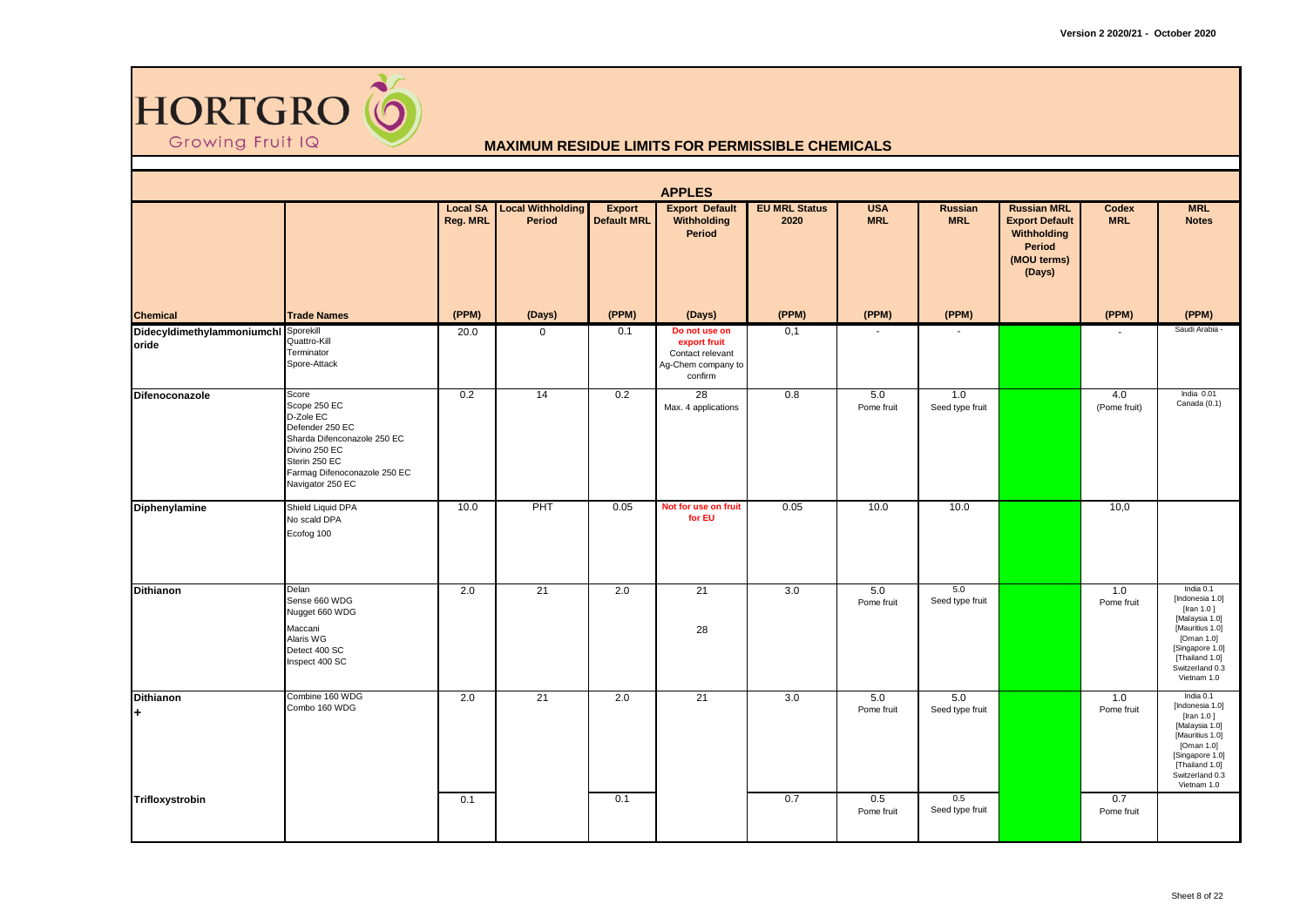

|                                                                      |                                                                                          |                             |                                           |                              | <b>APPLES</b>                                                |                              |                          |                          |                                                                                                      |                          |                                                                                                                            |
|----------------------------------------------------------------------|------------------------------------------------------------------------------------------|-----------------------------|-------------------------------------------|------------------------------|--------------------------------------------------------------|------------------------------|--------------------------|--------------------------|------------------------------------------------------------------------------------------------------|--------------------------|----------------------------------------------------------------------------------------------------------------------------|
|                                                                      |                                                                                          | <b>Local SA</b><br>Reg. MRL | <b>Local Withholding</b><br><b>Period</b> | Export<br><b>Default MRL</b> | <b>Export Default</b><br><b>Withholding</b><br><b>Period</b> | <b>EU MRL Status</b><br>2020 | <b>USA</b><br><b>MRL</b> | Russian<br><b>MRL</b>    | <b>Russian MRL</b><br><b>Export Default</b><br>Withholding<br><b>Period</b><br>(MOU terms)<br>(Days) | Codex<br><b>MRL</b>      | <b>MRL</b><br><b>Notes</b>                                                                                                 |
| <b>Chemical</b>                                                      | <b>Trade Names</b>                                                                       | (PPM)                       | (Days)                                    | (PPM)                        | (Days)                                                       | (PPM)                        | (PPM)                    | (PPM)                    |                                                                                                      | (PPM)                    | (PPM)                                                                                                                      |
| <b>Dodine</b>                                                        | Antagon<br>Syllit                                                                        | 1.0                         | 14                                        | 0.9                          | 14<br>Max. 3 applications<br>60 days for export<br>market    | 0.9                          | 5.0                      | 5.0<br>Seed type fruit   |                                                                                                      | 5.0<br>Pome fruit        |                                                                                                                            |
| <b>Emamectin benzoate</b>                                            | Promec 20 EW (in combination with<br>Clarity)                                            | 0.01                        | 28                                        | 0.01                         | 28                                                           | 0.02                         | 0.025<br>Pome fruit      | 0.05<br>Seed type fruit  |                                                                                                      | 0.02<br>Pome fruit       |                                                                                                                            |
|                                                                      | Vitex 50 (In combination with Clarity)<br>Proclaim (in combination with Insegar)<br>Emma |                             | 21                                        |                              |                                                              |                              |                          |                          |                                                                                                      |                          |                                                                                                                            |
|                                                                      | Warlock 19.2 EC<br>Cryptonem                                                             | $\overline{\phantom{a}}$    | 14<br>$\mathbf 0$                         | $\overline{\phantom{a}}$     | 14<br>$\mathbf{0}$                                           | $\sim$                       | $\sim$                   | $\sim$                   |                                                                                                      | $\sim$                   |                                                                                                                            |
| Entomopathogenic<br>nematodes for weevil and<br>codling moth control |                                                                                          |                             |                                           |                              |                                                              |                              |                          |                          |                                                                                                      |                          |                                                                                                                            |
| <b>Esfenvalerate</b>                                                 | Sumi-Alpha 200 EC<br>Sumi-Alpha 200 EW                                                   | 0.5                         | 14                                        | 0.1                          | 42                                                           | 0.1                          | 1.0                      | 0.1<br>Pomefruit         |                                                                                                      | $\sim$                   | India -<br>Indonesia -<br>Malaysia (0.01)<br>Mauritius -<br>Saudi Arabia -<br>Singapore -<br>Thailand -<br>Vietnam -       |
| Etoxazole                                                            | Smite                                                                                    | 0.2                         | 42<br>Single application only             | 0.07                         | 65<br>Single application only                                | 0.07                         | 0.2<br>Pome fruit        | $\overline{\phantom{a}}$ |                                                                                                      | 0.07<br>Pome fruit       |                                                                                                                            |
| Fenazaquin                                                           | Pride 200 SC<br>Vanity 200 SC<br>Superior 200 SC                                         | 0.05                        | 30                                        | 0.05                         | 30<br>Single application only                                | 0.1                          | 0.6<br>Pome fruit        | 0.2<br>Pomefruit         |                                                                                                      | $\overline{\phantom{a}}$ | China -<br>Hong Kong -<br>India -<br>Indonesia -<br>Malaysia (0.01)<br>Mauritius -<br>Mexico -<br>Singapore -<br>Vietnam - |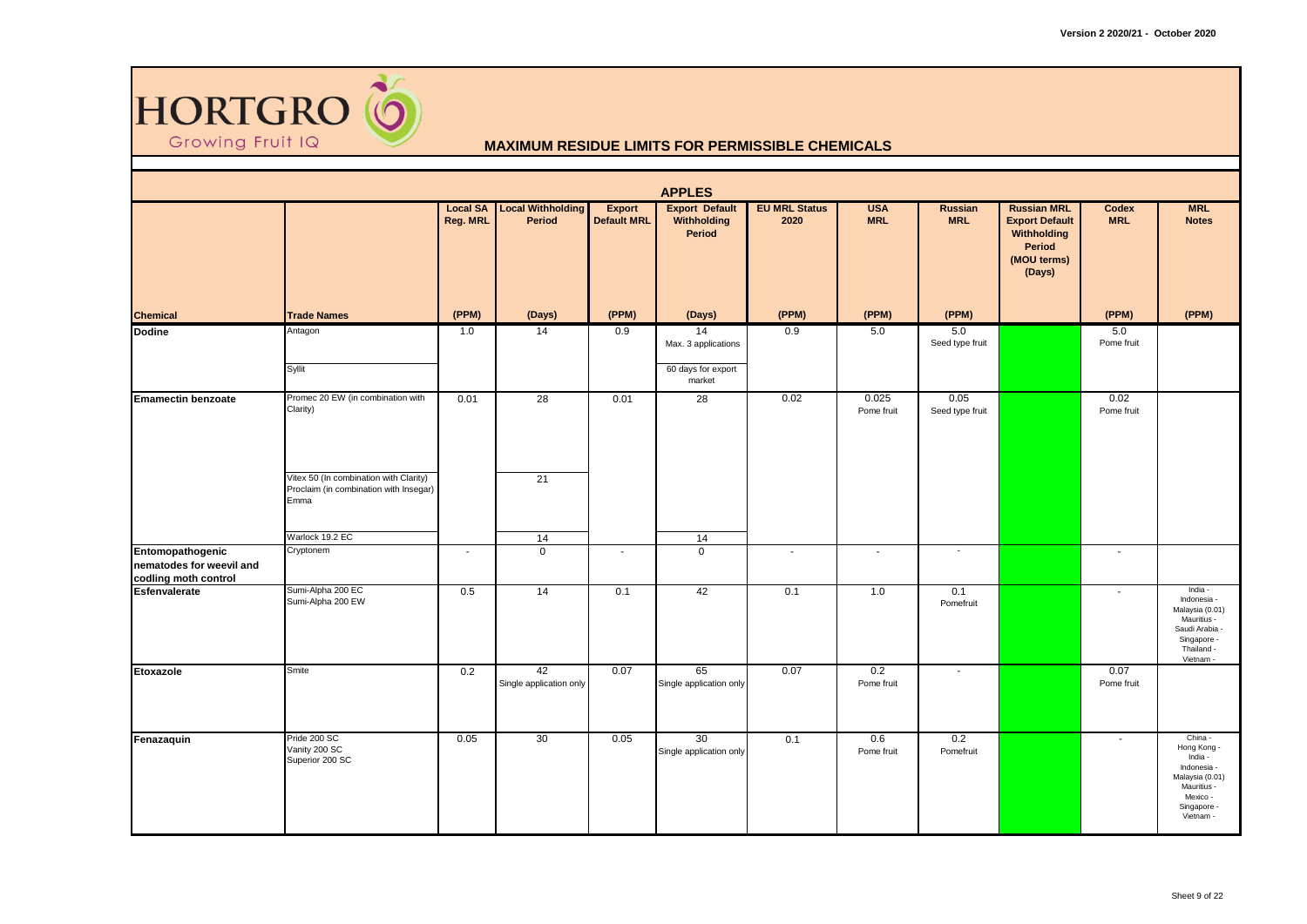

|                         |                                             |                             |                                           |                                     | <b>APPLES</b>                                            |                                                                                     |                          |                        |                                                                                               |                     |                                                                                                                                                                                     |
|-------------------------|---------------------------------------------|-----------------------------|-------------------------------------------|-------------------------------------|----------------------------------------------------------|-------------------------------------------------------------------------------------|--------------------------|------------------------|-----------------------------------------------------------------------------------------------|---------------------|-------------------------------------------------------------------------------------------------------------------------------------------------------------------------------------|
|                         |                                             | <b>Local SA</b><br>Reg. MRL | <b>Local Withholding</b><br><b>Period</b> | <b>Export</b><br><b>Default MRL</b> | <b>Export Default</b><br>Withholding<br>Period           | <b>EU MRL Status</b><br>2020                                                        | <b>USA</b><br><b>MRL</b> | Russian<br><b>MRL</b>  | <b>Russian MRL</b><br><b>Export Default</b><br>Withholding<br>Period<br>(MOU terms)<br>(Days) | Codex<br><b>MRL</b> | <b>MRL</b><br><b>Notes</b>                                                                                                                                                          |
| <b>Chemical</b>         | <b>Trade Names</b>                          | (PPM)                       | (Days)                                    | (PPM)                               | (Days)                                                   | (PPM)                                                                               | (PPM)                    | (PPM)                  |                                                                                               | (PPM)               | (PPM)                                                                                                                                                                               |
| Fenbuconazole           | Indar 50 EW                                 | 0.1                         | 14                                        | 0.1                                 | 14<br>Max. 4 applications                                | 0.5                                                                                 | 0.4                      | 0.1<br>Seed type fruit |                                                                                               | 0.5<br>Pome fruit   |                                                                                                                                                                                     |
| <b>Fenbutatin oxide</b> | <b>Mitrus</b>                               | 2.0                         | 14                                        | 0.01                                | 14                                                       | 0.01                                                                                | $\overline{15.0}$        | 5.0<br>Seed type fruit |                                                                                               | 5.0<br>Pome fruit   |                                                                                                                                                                                     |
| Fenoxycarb              | Insegar                                     | 1.0                         | 21                                        | 0.7                                 | 21<br>1st or 2nd generation<br>Max. 4 applications       | 0.7                                                                                 | $\sim$                   | 1.0<br>Seed type fruit | Contact relevant Ag<br>Chem company to<br>confirm                                             | $\sim$              | Canada (0.1)<br>China -<br>Hong Kong -<br>India -<br>Indonesia -<br>Iran -<br>Malaysia (0.01)<br>Mauritius -<br>Mexico -<br>Saudi Arabia -<br>Singapore -<br>Taiwan 0.01<br>Vietnam |
| Fenpyroximate           | Lesson 50 EC                                | 0.2                         | 30                                        | 0.2                                 | 30<br>Contact relevant Ag-<br>Chem company to<br>confirm | 0.3                                                                                 | 0.3<br>Pome fruit        | 0.3<br>Pome fruit      |                                                                                               | 0.2                 |                                                                                                                                                                                     |
| Fludioxonil             | Scholar<br>Teacher 230 SC<br>Target 200 WDG | 5.0                         | $\overline{1}$                            | 5.0                                 | $\overline{1}$                                           | 5.0                                                                                 | 5.0<br>Pome fruit        | 5.0<br>Seed type fruit |                                                                                               | 5.0<br>Pome fruit   |                                                                                                                                                                                     |
| Flufenoxuron            | Pitch 100 DC<br>Torrent 100 DC              | 0.05                        | 75                                        | 0.05                                | 75<br>Max. 3 sprays                                      | 0.5<br>(Unpublished Sante<br>10909/2018 & 12092/<br>2019, proposed new<br>MRL 0.01) | 0.5<br>Import tolerance  | $\sim$                 |                                                                                               | $\sim$              | China -<br>India -<br>Indonesia -<br>Iran -<br>Malaysia (0.01)<br>Mauritius -<br>Mexico -<br>Singapore -<br>Taiwan -<br>Vietnam -                                                   |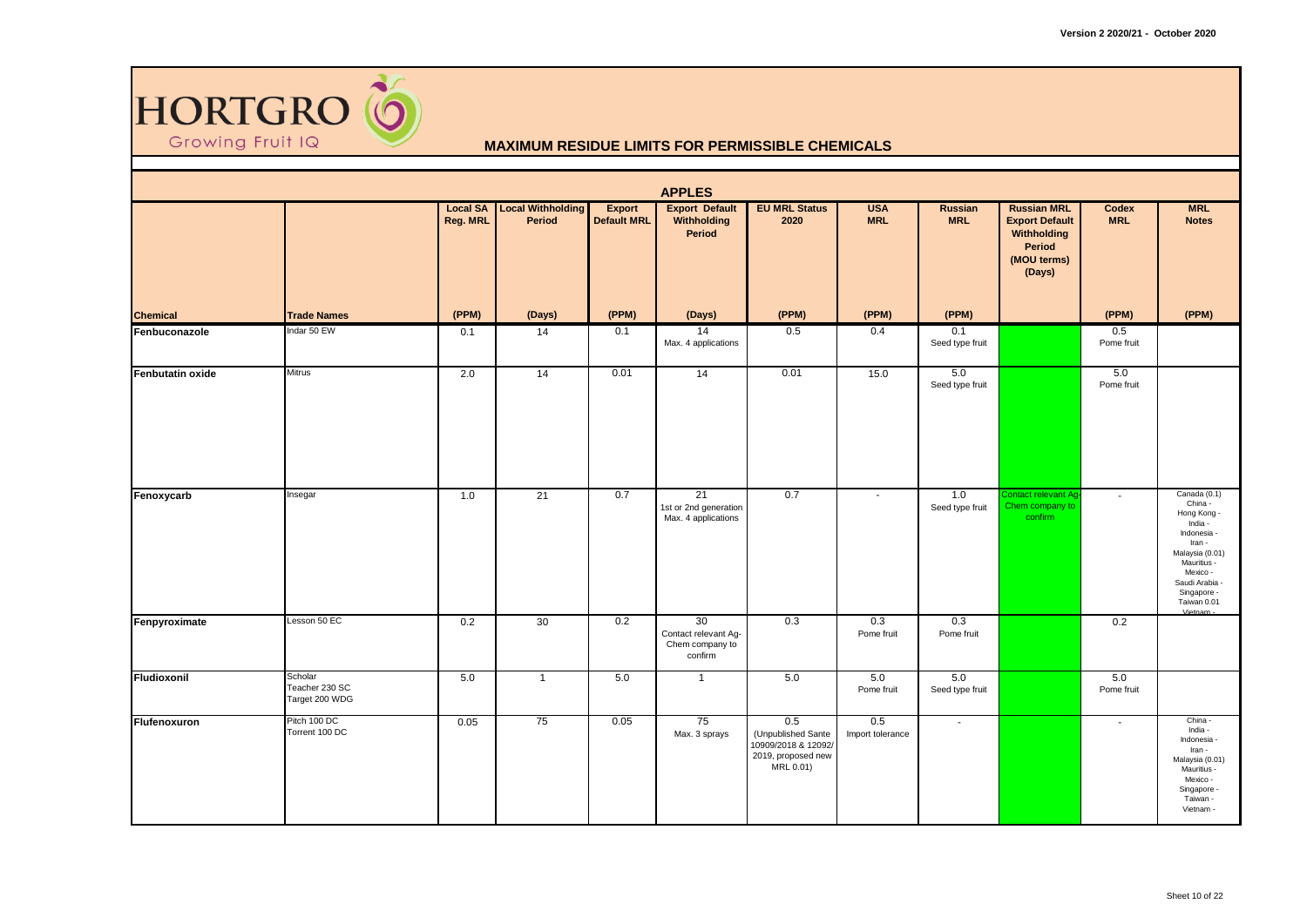

|                    |                                                                       |                             |                                    |                                     | <b>APPLES</b>                                  |                                                                  |                          |                              |                                                                                               |                     |                                                                                                                                                                                                                                   |
|--------------------|-----------------------------------------------------------------------|-----------------------------|------------------------------------|-------------------------------------|------------------------------------------------|------------------------------------------------------------------|--------------------------|------------------------------|-----------------------------------------------------------------------------------------------|---------------------|-----------------------------------------------------------------------------------------------------------------------------------------------------------------------------------------------------------------------------------|
|                    |                                                                       | <b>Local SA</b><br>Reg. MRL | <b>Local Withholding</b><br>Period | <b>Export</b><br><b>Default MRL</b> | <b>Export Default</b><br>Withholding<br>Period | <b>EU MRL Status</b><br>2020                                     | <b>USA</b><br><b>MRL</b> | <b>Russian</b><br><b>MRL</b> | <b>Russian MRL</b><br><b>Export Default</b><br>Withholding<br>Period<br>(MOU terms)<br>(Days) | Codex<br><b>MRL</b> | <b>MRL</b><br><b>Notes</b>                                                                                                                                                                                                        |
| <b>Chemical</b>    | <b>Trade Names</b>                                                    | (PPM)                       | (Days)                             | (PPM)                               | (Days)                                         | (PPM)                                                            | (PPM)                    | (PPM)                        |                                                                                               | (PPM)               | (PPM)                                                                                                                                                                                                                             |
| Fluopyram          | Luna Experience                                                       | 0.6                         | $\overline{28}$                    | 0.6                                 | 28<br>Max.3 applications                       | 0.6<br>(Unpublished Sante<br>10044/2020 proposed<br>new MRL 0.8) | 0.8                      | 0.5                          |                                                                                               | 0.5<br>(Pome fruit) | [China 0.5]<br>Hong Kong -<br>[India 0.5]<br>[Indonesia 0.5]<br>[Iran 0.5]<br>[Malaysia 0.5]<br>[Mauritius 0.5]<br>Mexico 0.3<br>[Oman 0.5]<br>Saudi Arabia 0.5<br>[Singapore 0.5]<br>Taiwan 0.5<br>[Thailand 0.5]<br>Vietnam 0.5 |
| Tebuconazole       |                                                                       | 0.3                         |                                    | 0.3                                 |                                                | 0.3                                                              | 1.0<br>Pome fruit        |                              |                                                                                               | 1.0                 | Canada 0.1<br>Mexico 0.05                                                                                                                                                                                                         |
| <b>Flusilazole</b> | Flusilazole 100 EC<br>Intensive 100 EW<br>Manage 100 EW<br>Flustar WG | 0.1                         | 14                                 | 0.01                                | 42<br>Max. 4 applications                      | 0.01                                                             | $\sim$                   | 0.3<br>Seed type fruit       |                                                                                               | 0.3<br>Pome fruit   |                                                                                                                                                                                                                                   |
|                    | Galactica                                                             |                             | 21                                 |                                     |                                                |                                                                  |                          |                              |                                                                                               |                     |                                                                                                                                                                                                                                   |
| Fluxapyroxad       | Sercadis                                                              | 0.05                        | 56                                 | 0.05                                | 56                                             | 0.9                                                              | 0.8                      | $\sim$                       |                                                                                               | 0.9<br>Pome fruit   | Hong Kong -                                                                                                                                                                                                                       |
| Formetanate        | Dicarzol                                                              | 0.05                        | 100                                | 0.01                                | Not after blossom                              | 0.01                                                             | $\sim$                   | $\overline{\phantom{a}}$     |                                                                                               | $\sim$              |                                                                                                                                                                                                                                   |
| <b>Furfural</b>    | Crop Guard                                                            | 0.1                         | $\mathbf 0$                        | 0.1                                 | $\mathbf 0$                                    | 1.0                                                              | $\sim$                   | $\blacksquare$               |                                                                                               | $\sim$              | China -<br>Hong Kong -<br>India -<br>Indonesia -<br>Iran -<br>Malaysia (0.01)<br>Mauritius -<br>Mexico -<br>Oman -<br>Saudi Arabia -<br>Singapore -<br>Switzerland -<br>Taiwan -<br>Thailand -                                    |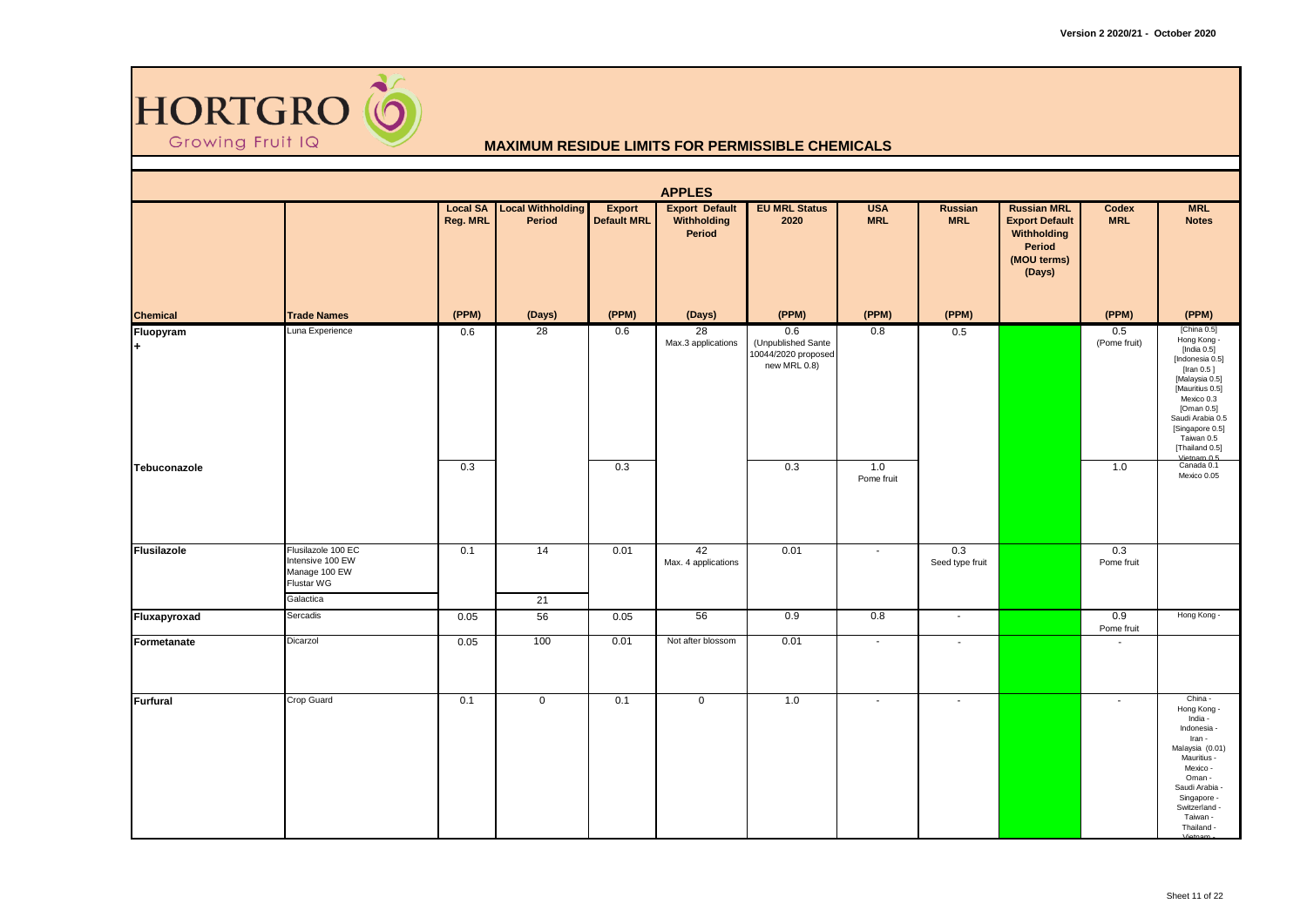

|                                                                                                              |                                                                                                                                                                                                                                                                                  |                             |                                                                                                                      |                              | <b>APPLES</b>                                                                                                       |                                                                                                       |                          |                              |                                                                                                                     |                                        |                                                                                                                                                    |
|--------------------------------------------------------------------------------------------------------------|----------------------------------------------------------------------------------------------------------------------------------------------------------------------------------------------------------------------------------------------------------------------------------|-----------------------------|----------------------------------------------------------------------------------------------------------------------|------------------------------|---------------------------------------------------------------------------------------------------------------------|-------------------------------------------------------------------------------------------------------|--------------------------|------------------------------|---------------------------------------------------------------------------------------------------------------------|----------------------------------------|----------------------------------------------------------------------------------------------------------------------------------------------------|
|                                                                                                              |                                                                                                                                                                                                                                                                                  | <b>Local SA</b><br>Reg. MRL | <b>Local Withholding</b><br>Period                                                                                   | Export<br><b>Default MRL</b> | <b>Export Default</b><br>Withholding<br><b>Period</b>                                                               | <b>EU MRL Status</b><br>2020                                                                          | <b>USA</b><br><b>MRL</b> | <b>Russian</b><br><b>MRL</b> | <b>Russian MRL</b><br><b>Export Default</b><br>Withholding<br>Period<br>(MOU terms)<br>(Days)                       | Codex<br><b>MRL</b>                    | <b>MRL</b><br><b>Notes</b>                                                                                                                         |
| <b>Chemical</b>                                                                                              | <b>Trade Names</b>                                                                                                                                                                                                                                                               | (PPM)                       | (Days)                                                                                                               | (PPM)                        | (Days)                                                                                                              | (PPM)                                                                                                 | (PPM)                    | (PPM)                        |                                                                                                                     | (PPM)                                  | (PPM)                                                                                                                                              |
| Gamma-cyhalothrin                                                                                            | Vantex 60 CS                                                                                                                                                                                                                                                                     | 0.2                         | 14                                                                                                                   | 0.08                         | Contact relevant<br>Agchem company<br>to confirm                                                                    | 0.08<br>Lambda-cyhalothrin<br>(includes gamma-<br>cyhalothrin) (sum of<br>R,S and S,R isomers)<br>(F) | 0.3                      | 0.1<br>Pomefruit             | Contact relevant<br>Agchem company<br>to confirm                                                                    | 0.2<br>(Pome fruit, as<br>cyhalothrin) | Oman restricted use                                                                                                                                |
| Gibberellins                                                                                                 | Regulex 10 SG<br>Novagib 10 SL                                                                                                                                                                                                                                                   | 0.05                        | Not later than 3<br>weeks after full<br>bloom                                                                        | 0.05                         | Not later than 3<br>weeks after full<br>bloom                                                                       | No MRL required                                                                                       | Exp.                     | RNR (Exp.)                   |                                                                                                                     |                                        | China -<br>Hong Kong -<br>India -<br>Indonesia -<br>Iran -<br>Malaysia (0.01)<br>Mauritius -<br>Mexico -<br>Singapore -<br>Thailand -<br>Vietnam - |
| Imidacloprid<br>Note:<br><b>EU</b> authorisation amendment/<br>possible related MRL<br>implications pending. | Warrant 350 SC<br>Warrant 70 WG<br>Imidacloprid 350 SC<br>Confidor WG<br>Imidacloprid 350<br>Bandit 350 SC<br>Kohinor 350 SC<br>Provado 350 SC<br>Sharda Imidacloprid 350 SC<br>Starbug<br>Cyrus SC<br>Cyrus WG<br>Apache 350 SC<br>Inida 350 SC<br>Emit 700 WDG<br>Cast 700 WDG | < 0.05                      | Soil application: Apply<br>after petal drop up to<br>21 days after flowering<br>$\overline{120}$<br>Soil application | 0.05                         | Soil application:<br>1 Application after<br>petal drop up to 21<br>days after full bloom<br>120<br>Soil application | 0.5                                                                                                   | 0.5                      | 0.5<br>Pomefruit             | Soil application:<br>1 Application after<br>petal drop up to 21<br>days after full bloom<br>120<br>Soil application | 0.5                                    | Oman restricted use                                                                                                                                |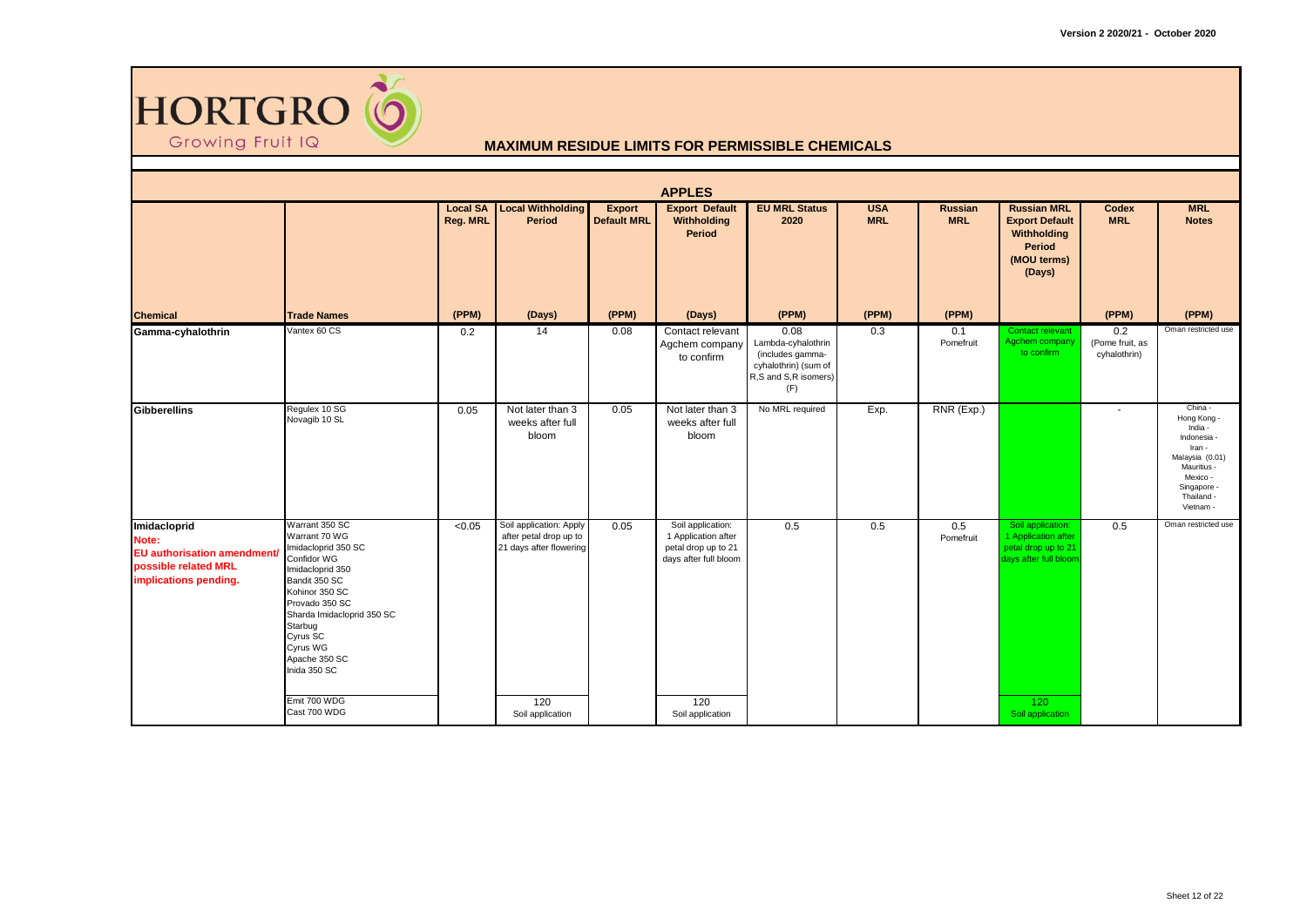

| <b>APPLES</b>                                                                                              |                                                                                                                                                                                         |                             |                                    |                              |                                                                                                                 |                              |                          |                        |                                                                                               |                     |                            |  |
|------------------------------------------------------------------------------------------------------------|-----------------------------------------------------------------------------------------------------------------------------------------------------------------------------------------|-----------------------------|------------------------------------|------------------------------|-----------------------------------------------------------------------------------------------------------------|------------------------------|--------------------------|------------------------|-----------------------------------------------------------------------------------------------|---------------------|----------------------------|--|
|                                                                                                            |                                                                                                                                                                                         | <b>Local SA</b><br>Reg. MRL | <b>Local Withholding</b><br>Period | Export<br><b>Default MRL</b> | <b>Export Default</b><br>Withholding<br>Period                                                                  | <b>EU MRL Status</b><br>2020 | <b>USA</b><br><b>MRL</b> | Russian<br><b>MRL</b>  | <b>Russian MRL</b><br><b>Export Default</b><br>Withholding<br>Period<br>(MOU terms)<br>(Days) | Codex<br><b>MRL</b> | <b>MRL</b><br><b>Notes</b> |  |
| <b>Chemical</b>                                                                                            | <b>Trade Names</b>                                                                                                                                                                      | (PPM)                       | (Days)                             | (PPM)                        | (Days)                                                                                                          | (PPM)                        | (PPM)                    | (PPM)                  |                                                                                               | (PPM)               | (PPM)                      |  |
| Indoxacarb<br>Note:<br><b>EU</b> authorisation amendment/<br>possible related MRL<br>implications pending. | Margin 300 WDG<br>Doxstar flo<br>Session 300 WDG<br>Steward<br>Margin 300 WDG<br>Session 300 WD<br>Indo 300 WDG<br>InCide 300 WG<br>Addition 150 SC<br>Advance 150 SC<br>Steward 150 EC | 1.0                         | 28                                 | 0.5                          | 28<br>Max. 3 applications<br>$\overline{28}$<br>Max. 4 applications<br>$\overline{28}$<br>Max. 2 applications   | 0.5                          | 1.0<br>Pome fruit        | 0.5<br>Pomefruit       |                                                                                               | 0.5                 | Canada (0.1)               |  |
| Indoxacarb<br>l+                                                                                           | Plemax                                                                                                                                                                                  | 1.0                         | $\overline{28}$                    | 0.5                          | $\overline{28}$                                                                                                 | 0.5                          | 1.0<br>(Pome fruit)      | 0.5<br>Pomefruit       | 28                                                                                            | 0.5                 |                            |  |
| Novaluron                                                                                                  |                                                                                                                                                                                         | 0.5                         |                                    |                              |                                                                                                                 | 2.0                          | 3.0<br>(Pome fruit)      | 3.0<br>Seed type fruit |                                                                                               | 3.0<br>(Pome fruit) |                            |  |
| Iprodione                                                                                                  | Prodione<br>Rovral Aquaflo<br>Iprodione 500 SC<br>Taurus 500 SC<br>Iproflo<br>Pickle 500 SC<br>Roflo                                                                                    | 2.5                         | PHT                                | 0.01                         | Do not use (if<br>exporting to EU)<br><b>Contact relevant</b><br><b>Ag-Chem</b><br><b>Company to</b><br>confirm | 0.01                         | $\sim$                   | 5.0<br>Seed type fruit |                                                                                               | 5.0<br>(Pome fruit) | Canada (0.1)               |  |
| Kresoxim-methyl                                                                                            | Stroby WG<br>Vista Flo<br>Kreso 50 WG<br>Ardent 50 SC<br>Kresoxim-methyl 500 WDG                                                                                                        | 0.1                         | 45                                 | 0.1                          | 45                                                                                                              | 0.2                          | 0.5<br>(Pome fruit)      | 1.0<br>Seed type fruit |                                                                                               | 0.2<br>(Pome fruit) |                            |  |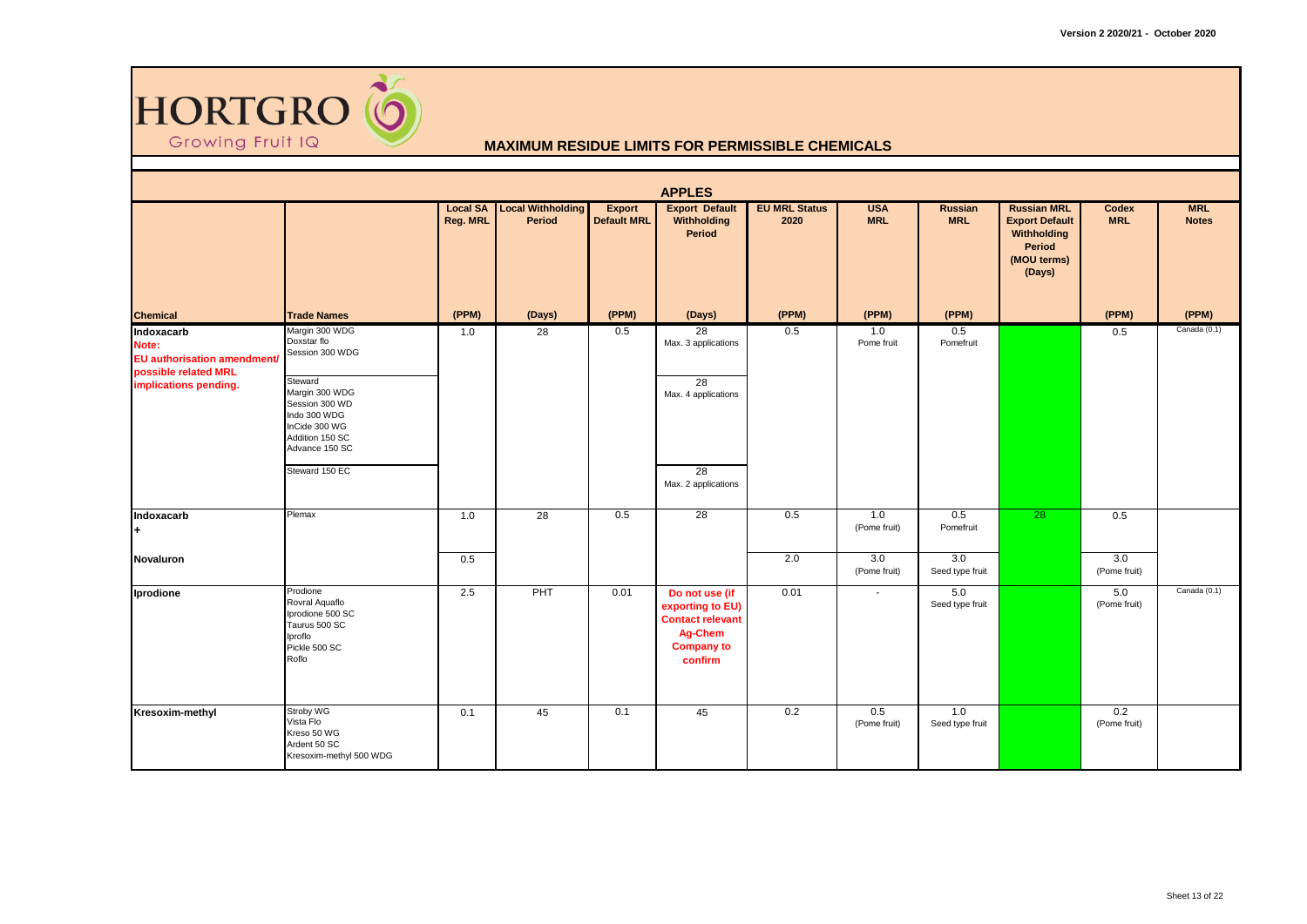

| <b>APPLES</b>                                                                                            |                                                                                                                                                                                                                                                                                                                                                                                                                                                                                                          |                             |                                           |                                     |                                                              |                              |                          |                              |                                                                                                      |                                                                             |                                                             |  |
|----------------------------------------------------------------------------------------------------------|----------------------------------------------------------------------------------------------------------------------------------------------------------------------------------------------------------------------------------------------------------------------------------------------------------------------------------------------------------------------------------------------------------------------------------------------------------------------------------------------------------|-----------------------------|-------------------------------------------|-------------------------------------|--------------------------------------------------------------|------------------------------|--------------------------|------------------------------|------------------------------------------------------------------------------------------------------|-----------------------------------------------------------------------------|-------------------------------------------------------------|--|
|                                                                                                          |                                                                                                                                                                                                                                                                                                                                                                                                                                                                                                          | <b>Local SA</b><br>Reg. MRL | <b>Local Withholding</b><br><b>Period</b> | <b>Export</b><br><b>Default MRL</b> | <b>Export Default</b><br><b>Withholding</b><br><b>Period</b> | <b>EU MRL Status</b><br>2020 | <b>USA</b><br><b>MRL</b> | <b>Russian</b><br><b>MRL</b> | <b>Russian MRL</b><br><b>Export Default</b><br>Withholding<br><b>Period</b><br>(MOU terms)<br>(Days) | <b>Codex</b><br><b>MRL</b>                                                  | <b>MRL</b><br><b>Notes</b>                                  |  |
| <b>Chemical</b>                                                                                          | <b>Trade Names</b>                                                                                                                                                                                                                                                                                                                                                                                                                                                                                       | (PPM)                       | (Days)                                    | (PPM)                               | (Days)                                                       | (PPM)                        | (PPM)                    | (PPM)                        |                                                                                                      | (PPM)                                                                       | (PPM)                                                       |  |
| Lambda-cyhalothrin                                                                                       | Karate EC<br>Karate Zeon<br>Judo 50 EC<br>Lambda 50 EC<br>Lambda EC<br>Lamdex 5 EC<br>Karate Zeon 10 CS<br>Lambada aquamul<br>Karis 5 CS                                                                                                                                                                                                                                                                                                                                                                 | 0.2                         | 14                                        | 0.08                                | Contact relevant<br>Ag-Chem<br>company to<br>confirm         | 0.08                         | 0.3                      | 0.1<br>Seed type fruit       | <b>Contact relevant Ag</b><br>Chem company to<br>confirm                                             | 0.2<br>(Pome fruit, as<br>cyhalothrin,<br>including lammba-<br>cyhalothrin) | Oman restricted use                                         |  |
| Mancozeb<br>Note:<br><b>EU</b> authorisation amendment/<br>possible related MRL<br>implications pending. | Dithane M-45 800 WP NT<br>Dithane M-45 800 WP<br>Dithane 750 WG Neotec<br>Unizeb 800 WP<br>Newzeb 800 WP<br>Mancozeb 800 WP (L9169)<br>Mancozeb 800 WP (L7381)<br>Vondozeb<br>Ventum 800WP<br>Tsumeb<br>Tridex 800 WP<br>Penncozeb WG<br>Pennfluid 420 SC<br>Cozeb 800 WP<br>Multizeb 455 SC<br>Newzeb 455 SC<br>Newzeb 480 SC<br>Newzeb 750 WDG<br>Farmag Mancozeb 800 WP<br>Crater 455 SC<br>Mancozeb (L7352)<br>Tozeb Flo<br>Tozeb WP<br>Unizeb 480 SC<br>Villa Unizeb 750 WDG<br>Villa Unizeb 800 WP | 3.0                         | 14                                        | 3.0                                 | 21                                                           | 5.0<br>(as $CS_2$ )          | 0.6                      | 5.0<br>Seed type fruit       |                                                                                                      | 5.0<br>(Pome fruit)<br>(Dithiocarb.)                                        | Iran 2.0<br>Mexico 0.6<br>Oman prohibited use<br>Taiwan 2.5 |  |
| <b>Maneb</b>                                                                                             | Manager SC<br>Mangle SC<br>Vandal                                                                                                                                                                                                                                                                                                                                                                                                                                                                        | 3.0                         | 14                                        | 3.0                                 | 28                                                           | 5.0<br>(as $CS2$ )           | $\sim$                   | 5.0<br>Seed type fruit       |                                                                                                      | 5.0<br>(Pome fruit)<br>(Dithiocarb.)                                        | Iran $2.0$<br>Mexico -<br>Oman prohibited use<br>Taiwan 2.5 |  |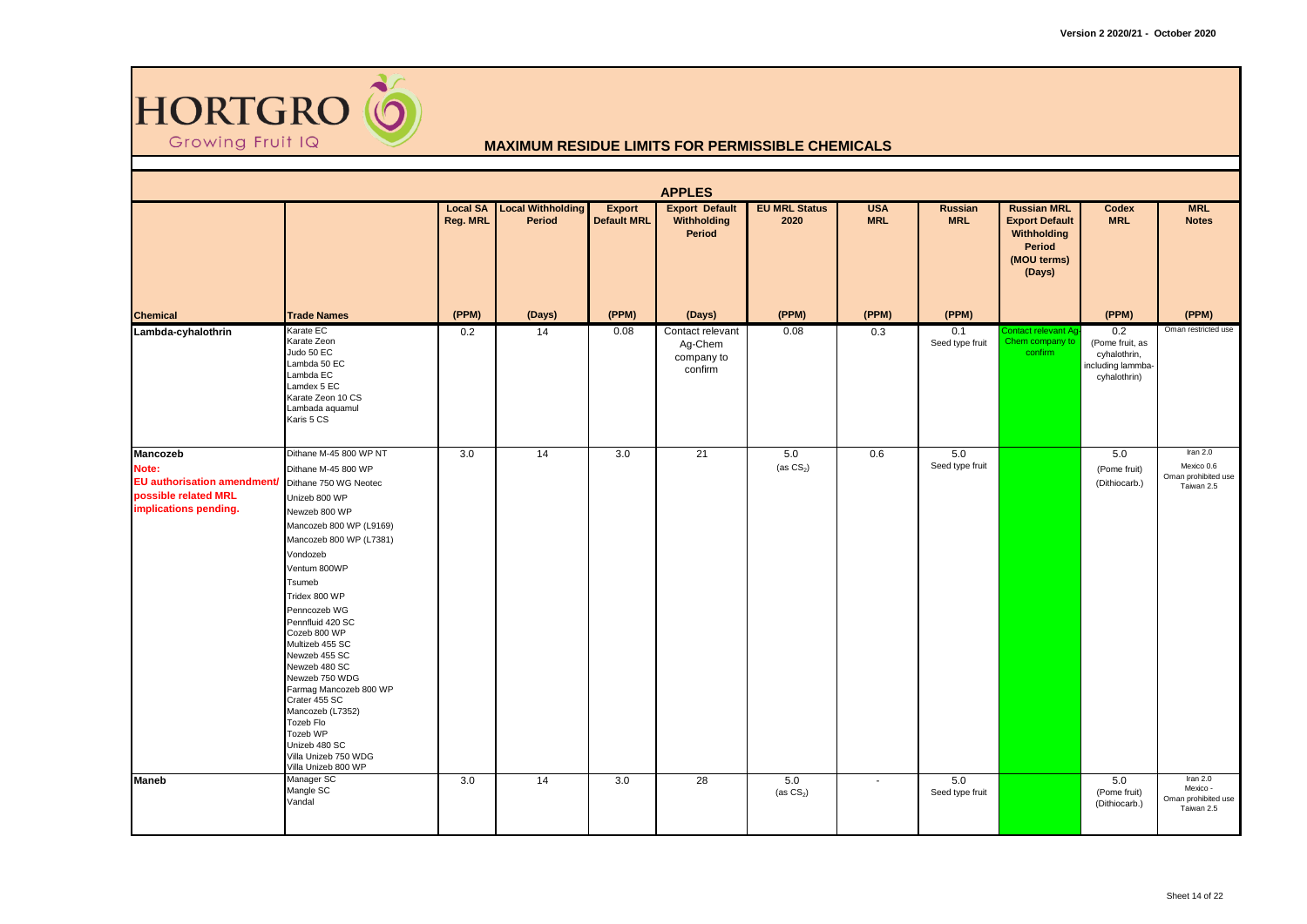

|                                |                                                                                                                          |                             |                                          |                                     | <b>APPLES</b>                                                                                                                                                                                                                                                         |                              |                                         |                        |                                                                                                      |                     |                                                                                                                                                                 |
|--------------------------------|--------------------------------------------------------------------------------------------------------------------------|-----------------------------|------------------------------------------|-------------------------------------|-----------------------------------------------------------------------------------------------------------------------------------------------------------------------------------------------------------------------------------------------------------------------|------------------------------|-----------------------------------------|------------------------|------------------------------------------------------------------------------------------------------|---------------------|-----------------------------------------------------------------------------------------------------------------------------------------------------------------|
|                                |                                                                                                                          | <b>Local SA</b><br>Reg. MRL | <b>Local Withholding</b><br>Period       | <b>Export</b><br><b>Default MRL</b> | <b>Export Default</b><br>Withholding<br><b>Period</b>                                                                                                                                                                                                                 | <b>EU MRL Status</b><br>2020 | <b>USA</b><br><b>MRL</b>                | Russian<br><b>MRL</b>  | <b>Russian MRL</b><br><b>Export Default</b><br>Withholding<br><b>Period</b><br>(MOU terms)<br>(Days) | Codex<br><b>MRL</b> | <b>MRL</b><br><b>Notes</b>                                                                                                                                      |
| <b>Chemical</b>                | <b>Trade Names</b>                                                                                                       | (PPM)                       | (Days)                                   | (PPM)                               | (Days)                                                                                                                                                                                                                                                                | (PPM)                        | (PPM)                                   | (PPM)                  |                                                                                                      | (PPM)               | (PPM)                                                                                                                                                           |
| <b>Mercaptothion/Malathion</b> | <b>Datathion SC</b><br>Mercaptothion 500 EC<br>Avi-Merkaptotoks WP<br>Fyfanon 440 EW<br>Harrier 500 EC<br>Insecto 500 EC | 2.0                         | 10                                       | 0.02                                | 28<br><b>Bait application ONLY</b><br>A maximum<br>concentration of<br>500ml/ 100l of a<br><b>500EC</b><br>mercaptothion<br>formulation may be<br>used in protein<br>hydrolysate spray<br>mixture with a<br>maximum spray<br>volume of 50 litres<br>water per hectare | 0.02                         | 8.0                                     | 0.5<br>Pomefruit       |                                                                                                      | 0.5                 |                                                                                                                                                                 |
| <b>Metamitron</b>              | Nevis <sup>™</sup> 150 SC                                                                                                | 0.01                        | 56                                       | 0.01                                | 56                                                                                                                                                                                                                                                                    | 0.1                          | $\sim$                                  | $\sim$                 |                                                                                                      | $\sim$              |                                                                                                                                                                 |
| Methidathion                   | Suprathion 420 EC<br>Methidathion 420 EC<br>Arythion 420 EC                                                              | 0.3                         | EC-dormant<br>application only WP-<br>21 | 0.03                                | EC - Dormant<br>application only<br>WP- Up to 90% petal<br>fall                                                                                                                                                                                                       | 0.03                         | $\blacksquare$                          | 0.5<br>Seed type fruit |                                                                                                      | 0.5                 | Iran Banned<br>Mexico -<br>Oman prohibited use<br>Taiwan -                                                                                                      |
| Methoxyfenozide                | Runner 240 SC<br>Marksman 240 SC<br>Walker 240 SC<br>Clarity                                                             | 1.5                         | 10<br>28                                 | 1.5                                 | 10<br>28                                                                                                                                                                                                                                                              | 2.0                          | 2.0<br>Pome fruit                       |                        | 10 <sup>°</sup><br>28                                                                                | 2.0<br>(Pome fruit) | Taiwan 1.5                                                                                                                                                      |
| <b>Methyl-Parathion</b>        | Droper 450 CS<br>Penncap-M                                                                                               | 0.01                        | 60                                       | $\leq 0.01$                         | 60<br>Apply during first<br>codling moth<br>generation only.<br>Max 3 applications not<br>later than 15<br>December                                                                                                                                                   | 0.01                         | Tolerance<br>withdrawn in<br><b>USA</b> | 0.2<br>Seed type fruit |                                                                                                      | 0.2                 | Iran Banned<br>Oman prohibited use<br>(Banned chemical -<br>Vietnam MARD -<br>Circular 3/2016/TT-<br>BNNPTNT)<br>0.2<br>(In accordance with<br>Codex Standards) |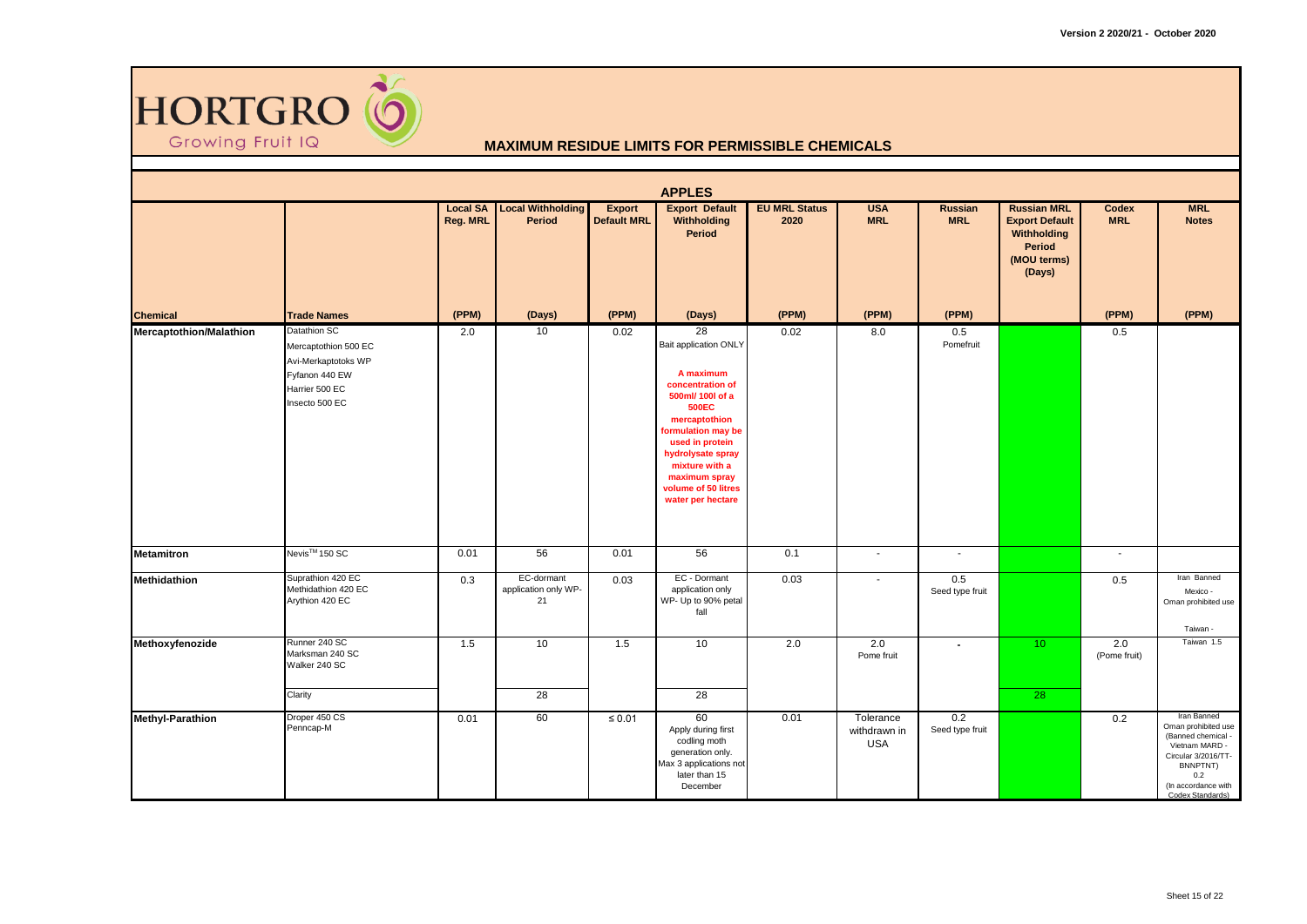

|                    | <b>APPLES</b>                                                                                        |                             |                                                    |                              |                                                    |                              |                          |                                          |                                                                                               |                                      |                                    |  |  |  |
|--------------------|------------------------------------------------------------------------------------------------------|-----------------------------|----------------------------------------------------|------------------------------|----------------------------------------------------|------------------------------|--------------------------|------------------------------------------|-----------------------------------------------------------------------------------------------|--------------------------------------|------------------------------------|--|--|--|
|                    |                                                                                                      | <b>Local SA</b><br>Reg. MRL | <b>Local Withholding</b><br>Period                 | Export<br><b>Default MRL</b> | <b>Export Default</b><br>Withholding<br>Period     | <b>EU MRL Status</b><br>2020 | <b>USA</b><br><b>MRL</b> | <b>Russian</b><br><b>MRL</b>             | <b>Russian MRL</b><br><b>Export Default</b><br>Withholding<br>Period<br>(MOU terms)<br>(Days) | Codex<br><b>MRL</b>                  | <b>MRL</b><br><b>Notes</b>         |  |  |  |
| <b>Chemical</b>    | <b>Trade Names</b>                                                                                   | (PPM)                       | (Days)                                             | (PPM)                        | (Days)                                             | (PPM)                        | (PPM)                    | (PPM)                                    |                                                                                               | (PPM)                                | (PPM)                              |  |  |  |
| <b>Metiram</b>     |                                                                                                      | 3.0                         | 14                                                 | 3.0                          | $\overline{28}$                                    | 5.0<br>(as $CS2$ )           | 0.5                      | 5.0<br>Seed type fruit,<br>(Dithiocarb.) | Contact relevant Ag-<br>Chem company to<br>confirm                                            | 5.0<br>(Pome fruit)<br>(Dithiocarb.) | Iran 2.0<br>Mexico -<br>Taiwan 2.5 |  |  |  |
| <b>Milbemectin</b> | Milbeknock                                                                                           | 0.01                        | $\overline{7}$                                     | 0.01                         | $\overline{7}$                                     | 0.02                         | $\sim$                   |                                          | 14                                                                                            | $\sim$                               |                                    |  |  |  |
| <b>Mineral oil</b> | Ampron<br>Citrole 100<br>Citrole 60<br><b>Budbreak</b><br>CROPCHEM 86% Winter oil<br>Opron           | $\sim$                      | Dormant application<br>only                        | $\leq 0.01$                  | Dormant application<br>only                        | $\sim$                       | $\overline{\phantom{a}}$ | $\sim$                                   |                                                                                               | $\overline{\phantom{a}}$             |                                    |  |  |  |
| Myclobutanil       | Rally 20 EW<br>Validus 200 EW                                                                        | 0.2                         | 14                                                 | 0.2                          | 14                                                 | 0.6                          | 0.5                      | 0.5<br>Seed type fruit                   |                                                                                               | 0.6<br>(Pome fruit)                  |                                    |  |  |  |
| Novaluron          | Rimon 10 EC<br>React 100 EC<br>Rizon 100 EC                                                          | 0.5                         | 84<br>Single application,<br>before 75% petal fall | 0.5                          | 84<br>Single application,<br>before 75% petal fall | 2.0                          | 3.0<br>Pome fruit        | 3.0<br>Seed type fruit                   |                                                                                               | 3.0<br>(Pome fruit)                  |                                    |  |  |  |
| Penconazole        | Topaz 200 EW<br>Excalibur 200 EW<br>Penconazole 200 EW<br>Pencomax 200 EW<br>Captain<br>Avert 200 EW | 0.1                         | $\overline{14}$                                    | 0.1                          | $\overline{14}$                                    | 0.15                         | $\sim$                   | 0.2<br>Pomefruit                         |                                                                                               | 0.1                                  |                                    |  |  |  |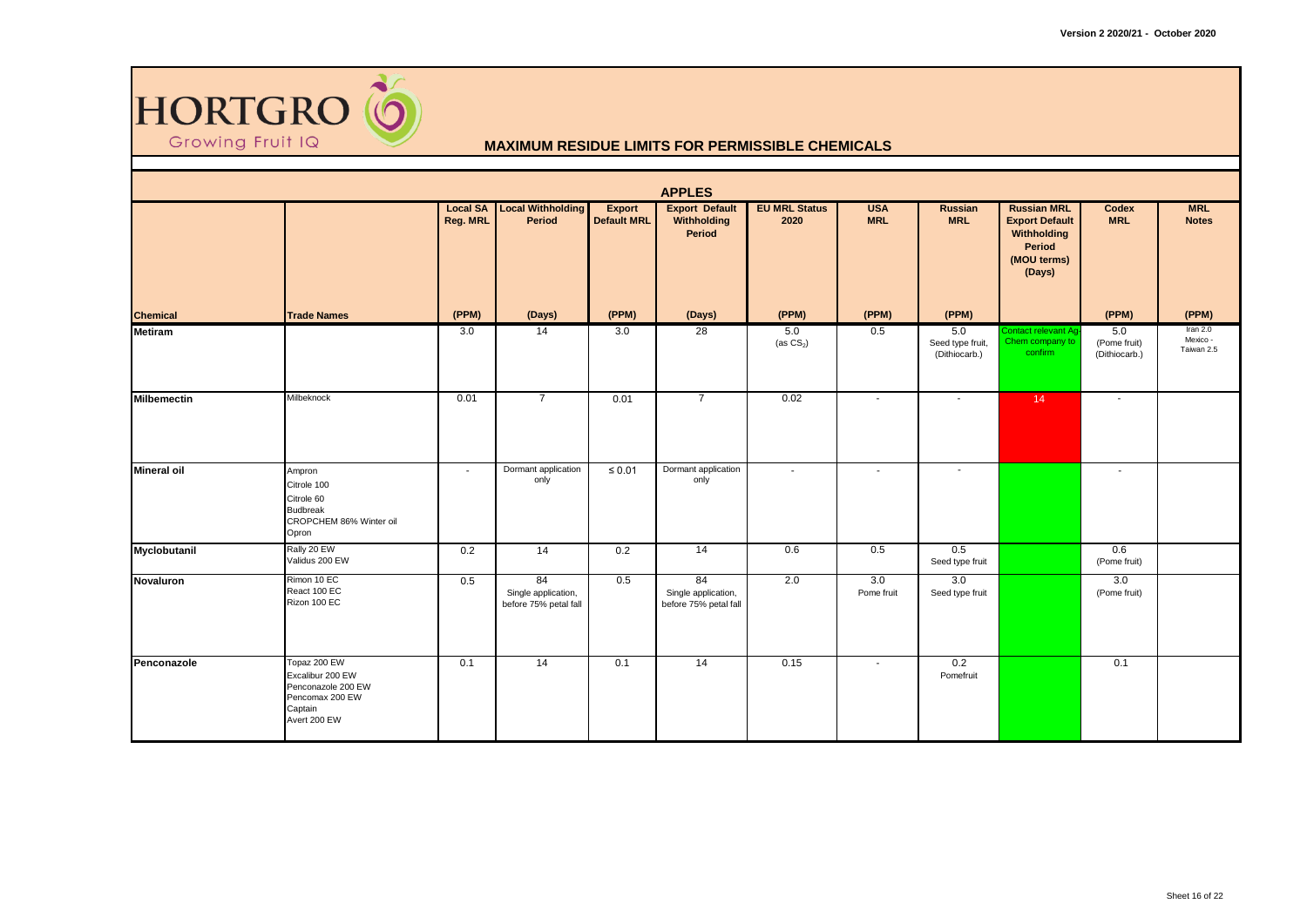

|                                                                          | <b>APPLES</b>                                                         |             |                                             |                              |                                                       |                                          |                          |                              |                                                                                               |                                      |                                         |  |  |
|--------------------------------------------------------------------------|-----------------------------------------------------------------------|-------------|---------------------------------------------|------------------------------|-------------------------------------------------------|------------------------------------------|--------------------------|------------------------------|-----------------------------------------------------------------------------------------------|--------------------------------------|-----------------------------------------|--|--|
|                                                                          |                                                                       | Reg. MRL    | <b>Local SA Local Withholding</b><br>Period | Export<br><b>Default MRL</b> | <b>Export Default</b><br>Withholding<br><b>Period</b> | <b>EU MRL Status</b><br>2020             | <b>USA</b><br><b>MRL</b> | <b>Russian</b><br><b>MRL</b> | <b>Russian MRL</b><br><b>Export Default</b><br>Withholding<br>Period<br>(MOU terms)<br>(Days) | Codex<br><b>MRL</b>                  | <b>MRL</b><br><b>Notes</b>              |  |  |
| <b>Chemical</b>                                                          | <b>Trade Names</b>                                                    | (PPM)       | (Days)                                      | (PPM)                        | (Days)                                                | (PPM)                                    | (PPM)                    | (PPM)                        |                                                                                               | (PPM)                                | (PPM)                                   |  |  |
| Penconazole<br>l+                                                        | Ethos 275 EW *<br>Ethos 275 EC*<br>Venture 275 EC*<br>Quantum 275 EC* | 0.1         | 14                                          | 0.1                          | 28<br>Ma.x. 4 applications                            | 0.15                                     | $\sim$                   | 0.2<br>Pomefruit             |                                                                                               | 0.1                                  |                                         |  |  |
| Difenoconazole                                                           |                                                                       | 0.2         |                                             | 0.2                          |                                                       | 0.8                                      | 5.0<br>Pome fruit        | 1.0<br>Seed type fruit       |                                                                                               | 4.0<br>(Pome fruit)                  | India 0.01<br>Canada (0.1)              |  |  |
| Pirimicarb                                                               | Aphox<br>Apex 500 WDG<br>Unipex 500 WDG                               | 0.5         | 14                                          | 0.5                          | 14                                                    | 0.5                                      | $\blacksquare$           | 2.0<br>Seed type fruit       |                                                                                               | 1.0<br>(Pome fruit)                  |                                         |  |  |
| Potassium bicarbonate<br>(also known as potassium<br>hydrogen carbonate) | Agri-Cure                                                             | $\sim$      | $\mathbf{0}$                                | $\overline{\phantom{a}}$     | $\mathsf 0$                                           | No MRL required                          | Exp.                     | $\blacksquare$               |                                                                                               | $\blacksquare$                       |                                         |  |  |
| Prohexadione calcium                                                     | Regalis<br>Kudos 100 WDG<br>Remax<br>Regalis Plus                     | $\mathbf 0$ | 56                                          | $\mathbf 0$                  | 56                                                    | 0.1                                      | 3.0<br>Pome fruit        | 0.5<br>Seed type fruit       |                                                                                               | $\overline{\phantom{a}}$             |                                         |  |  |
| Propargite                                                               | Omite 30 WSB                                                          | 2.0         | $\overline{7}$                              | 0.01                         | Do not apply after<br>100% petal drop                 | 0.01                                     | $\sim$                   | 3.0<br>Seed type fruit       |                                                                                               | 3.0                                  | Oman prohibited use<br>Switzerland 1.5  |  |  |
| Propineb                                                                 | Antracol 70 WP                                                        | 3.0         | 14                                          | 3.0                          | 14                                                    | 0.3<br>(as Propineb);<br>5.0<br>(as CS2) | $\sim$                   | 5.0<br>Dithiocarb.           |                                                                                               | 5.0<br>(Pome fruit)<br>(Dithiocarb.) | Iran suspended<br>pesticide<br>Mexico - |  |  |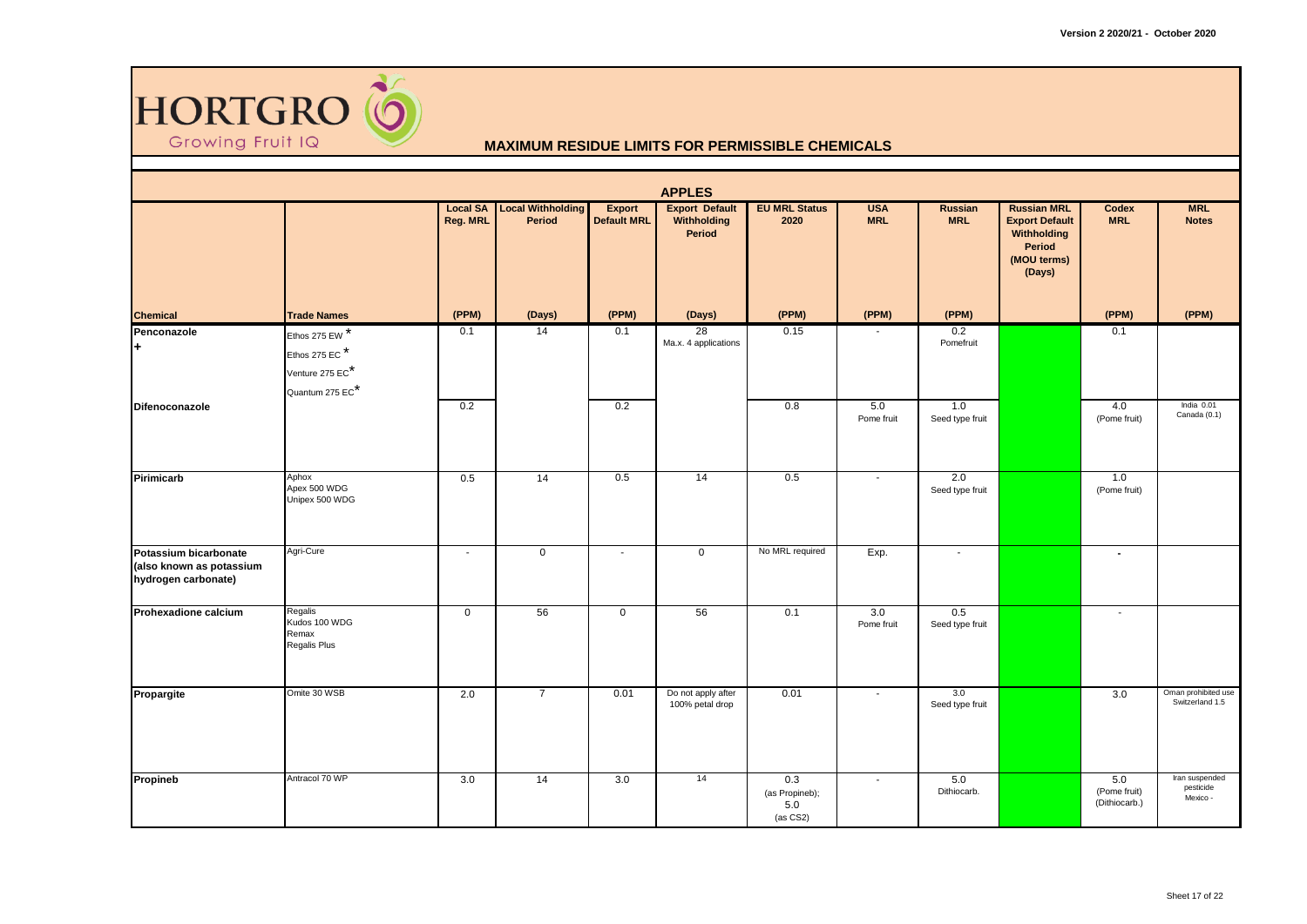

|                           |                                                                                                                                 |                             |                                                                                                                                                                                                                                                         |                                     | <b>APPLES</b>                                                                                                                                                                                                                                              |                              |                          |                              |                                                                                               |                      |                                                                                                                                                                                      |
|---------------------------|---------------------------------------------------------------------------------------------------------------------------------|-----------------------------|---------------------------------------------------------------------------------------------------------------------------------------------------------------------------------------------------------------------------------------------------------|-------------------------------------|------------------------------------------------------------------------------------------------------------------------------------------------------------------------------------------------------------------------------------------------------------|------------------------------|--------------------------|------------------------------|-----------------------------------------------------------------------------------------------|----------------------|--------------------------------------------------------------------------------------------------------------------------------------------------------------------------------------|
|                           |                                                                                                                                 | <b>Local SA</b><br>Reg. MRL | <b>Local Withholding</b><br><b>Period</b>                                                                                                                                                                                                               | <b>Export</b><br><b>Default MRL</b> | <b>Export Default</b><br>Withholding<br>Period                                                                                                                                                                                                             | <b>EU MRL Status</b><br>2020 | <b>USA</b><br><b>MRL</b> | <b>Russian</b><br><b>MRL</b> | <b>Russian MRL</b><br><b>Export Default</b><br>Withholding<br>Period<br>(MOU terms)<br>(Days) | Codex<br><b>MRL</b>  | <b>MRL</b><br><b>Notes</b>                                                                                                                                                           |
| <b>Chemical</b>           | <b>Trade Names</b>                                                                                                              | (PPM)                       | (Days)                                                                                                                                                                                                                                                  | (PPM)                               | (Days)                                                                                                                                                                                                                                                     | (PPM)                        | (PPM)                    | (PPM)                        |                                                                                               | (PPM)                | (PPM)                                                                                                                                                                                |
| <b>Prothiofos</b>         | Tokuthion <sup>®</sup> 960 EC                                                                                                   | 0.05                        | <b>FST</b>                                                                                                                                                                                                                                              | 0.01                                | Use during the<br>dormant period before<br>green tip                                                                                                                                                                                                       | 0.01                         |                          |                              |                                                                                               |                      |                                                                                                                                                                                      |
| Pydiflumetofen (Adepidyn) | <b>Miravis</b>                                                                                                                  | 0.2                         | $\overline{28}$                                                                                                                                                                                                                                         | 0.01                                | Contact relevant<br>Ag-Chem<br>company to<br>confirm                                                                                                                                                                                                       | 0.01                         | 0.2                      |                              |                                                                                               | $\blacksquare$       |                                                                                                                                                                                      |
| Pyraclostrobin<br>l+      | Maccani                                                                                                                         | 0.02                        | 28                                                                                                                                                                                                                                                      | 0.02                                | 28                                                                                                                                                                                                                                                         | 0.5                          | 1.5<br>Pome fruit        | 0.5<br>Seed type fruit       |                                                                                               | 0.7<br>Pome fruit    |                                                                                                                                                                                      |
| <b>Dithianon</b>          |                                                                                                                                 | 2.0                         |                                                                                                                                                                                                                                                         | 2.0                                 |                                                                                                                                                                                                                                                            | 3.0                          | 5.0<br>Pome fruit        | 5.0<br>Seed type fruit       |                                                                                               | 1.0<br>(Pome fruit)  | Canada (0.1)<br>India 0.1<br>[Indonesia 1.0]<br>[Iran 1.0]<br>[Malaysia 1.0]<br>[Mauritius 1.0]<br>[Oman 1.0]<br>[Singapore 1.0]<br>[Thailand 1.0]<br>Switzerland 0.3<br>Vietnam 1.0 |
| Pyrimethanil              | Protector 400 SC<br>EcoFog-160 (Post harvest<br>thermofogging)<br>Support 400 SC<br>Source 400 SC<br>Pyrimet 400 SC<br>Botrynil | 5.0                         | $\Omega$<br>[Post Harvest -<br>treatment (PHT)]<br>Pre-harvest<br>application 0-14 days<br>before harvest for<br>control of post-harvest<br>decay for apples<br>intended for cold<br>storage without<br>receiving post-harvest<br>fungicide application | 5.0                                 | $\mathbf 0$<br>[Post Harvest -<br>treatment (PHT)]<br>Pre-harvest<br>application 0-14 days<br>before harvest for<br>control of post-harvest<br>decay for apples<br>intended for cold<br>storage without<br>receiving post-harvest<br>fungicide application | 15.0                         | 15.0<br>Pome fruit       | 7.0<br>Seed type fruit       |                                                                                               | 15.0<br>(Pome fruit) |                                                                                                                                                                                      |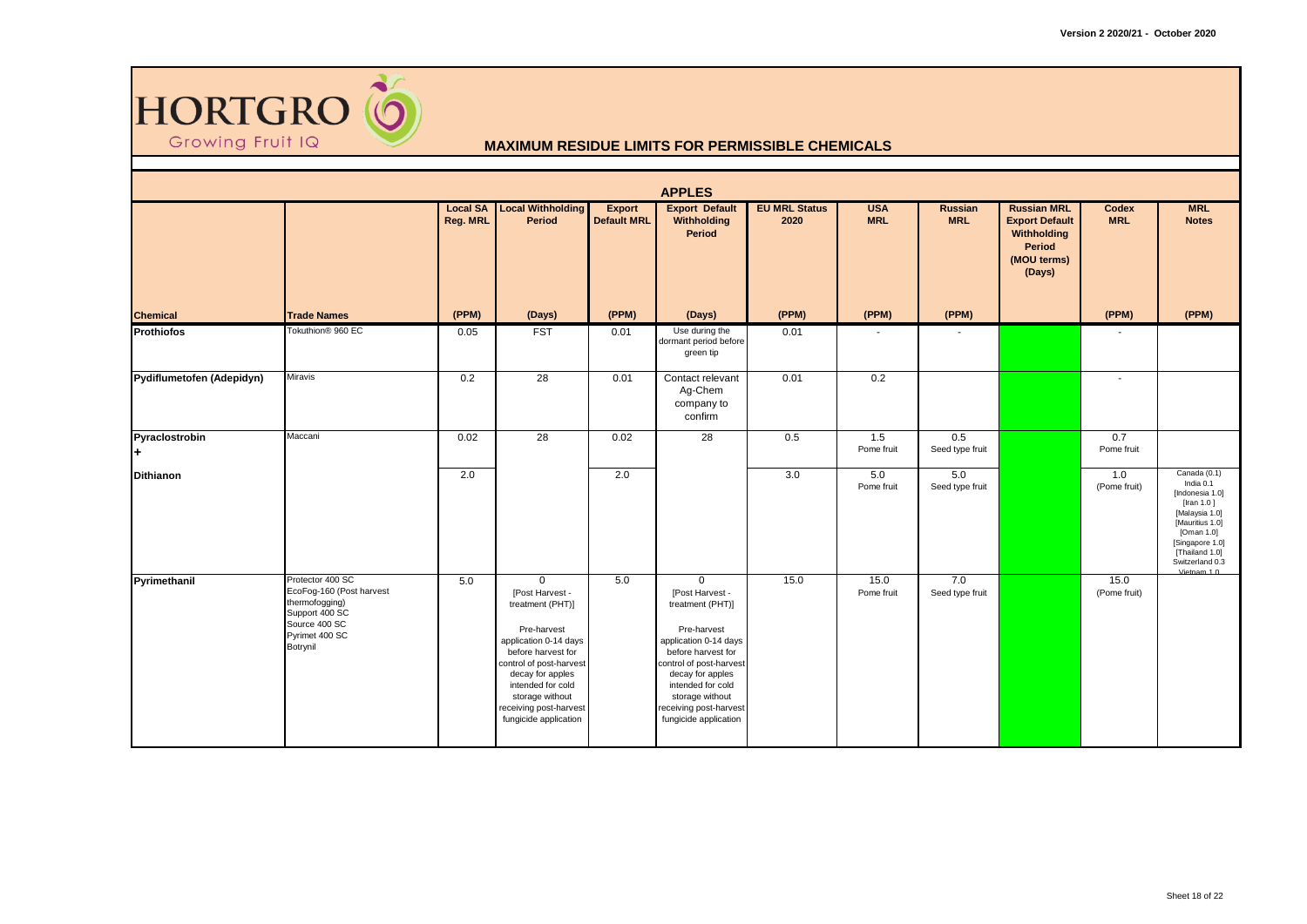

|                   | <b>APPLES</b>                                       |                             |                                    |                                     |                                                       |                              |                          |                        |                                                                                               |                      |                                                                                                                                                                                      |  |  |  |
|-------------------|-----------------------------------------------------|-----------------------------|------------------------------------|-------------------------------------|-------------------------------------------------------|------------------------------|--------------------------|------------------------|-----------------------------------------------------------------------------------------------|----------------------|--------------------------------------------------------------------------------------------------------------------------------------------------------------------------------------|--|--|--|
|                   |                                                     | <b>Local SA</b><br>Reg. MRL | <b>Local Withholding</b><br>Period | <b>Export</b><br><b>Default MRL</b> | <b>Export Default</b><br>Withholding<br><b>Period</b> | <b>EU MRL Status</b><br>2020 | <b>USA</b><br><b>MRL</b> | Russian<br><b>MRL</b>  | <b>Russian MRL</b><br><b>Export Default</b><br>Withholding<br>Period<br>(MOU terms)<br>(Days) | Codex<br><b>MRL</b>  | <b>MRL</b><br><b>Notes</b>                                                                                                                                                           |  |  |  |
| <b>Chemical</b>   | <b>Trade Names</b>                                  | (PPM)                       | (Days)                             | (PPM)                               | (Days)                                                | (PPM)                        | (PPM)                    | (PPM)                  |                                                                                               | (PPM)                | (PPM)                                                                                                                                                                                |  |  |  |
| Pyrimethanil      | Pyrinon 500 SC<br>Dinil 500 SC                      | 5.0                         | 21                                 | 5.0                                 | 21                                                    | 15,0                         | 15.0                     | 7.0<br>Seed type fruit |                                                                                               | 15.0<br>(Pome fruit) |                                                                                                                                                                                      |  |  |  |
| <b>Dithianon</b>  |                                                     | 2.0                         |                                    | 2.0                                 |                                                       | 3.0                          | 5.0<br>Pome fruit        | 5.0<br>Seed type fruit |                                                                                               | 1.0<br>(Pome fruit)  | Canada (0.1)<br>India 0.1<br>[Indonesia 1.0]<br>[Iran 1.0]<br>[Malaysia 1.0]<br>[Mauritius 1.0]<br>[Oman 1.0]<br>[Singapore 1.0]<br>[Thailand 1.0]<br>Switzerland 0.3<br>Vietnam 1.0 |  |  |  |
| Pyrimethanil<br>÷ | <b>Flint Star</b><br>FILUM 520 SC<br>FISSION 520 SC | 5.0                         | 35                                 | 5.0                                 | 35                                                    | 15.0                         | $\overline{15.0}$        | 7.0<br>Seed type fruit |                                                                                               | 15.0<br>(Pome fruit) |                                                                                                                                                                                      |  |  |  |
| Trifloxystrobin   |                                                     | 0.1                         |                                    | 0.1                                 |                                                       | 0.7                          | 0.5<br>Pome fruit        | 0.5<br>Seed type fruit |                                                                                               | 0.7<br>(Pome fruit)  |                                                                                                                                                                                      |  |  |  |
| Soybean oil       | Mprove Oil                                          | $\sim$                      | Dormant<br>application only        | $\blacksquare$                      | Dormant<br>application only                           | 0.01                         | Exp.                     | $\sim$                 |                                                                                               | $\blacksquare$       |                                                                                                                                                                                      |  |  |  |
| Spinetoram        | Delegate 250 WG                                     | 0.05                        | $\overline{7}$                     | 0.05                                | $\overline{7}$                                        | 0.2                          | 0.2                      | $\blacksquare$         |                                                                                               | 0.05<br>(Pome fruit) |                                                                                                                                                                                      |  |  |  |
| Spinetoram<br>÷   | Elevate 360 SC                                      | 0.05                        | $\overline{7}$                     | 0.05                                | $\overline{7}$                                        | 0.2                          | 0.2                      | $\overline{a}$         |                                                                                               | 0.05<br>(Pome fruit) |                                                                                                                                                                                      |  |  |  |
| Methoxyfenozide   |                                                     | 1.5                         |                                    |                                     |                                                       | 2.0                          | 2.0<br>Pome fruit        |                        |                                                                                               | 2.0<br>(Pome fruit)  | Taiwan 1.5                                                                                                                                                                           |  |  |  |
| Spinosad          | Tracer 480 SC<br>Entrust Naturalyte 800 WP          | 0,01                        | 30                                 | 0.01                                | 30<br>Max. 4 applications                             | 0.3                          | 0.2<br>Pome fruit        | 0.1<br>Seed type fruit |                                                                                               | 0.1                  |                                                                                                                                                                                      |  |  |  |
|                   | <b>GF-120 NF</b>                                    |                             | $\mathbf 0$                        |                                     | $\mathbf{0}$<br>Multiple bait<br>applications         |                              |                          |                        |                                                                                               |                      |                                                                                                                                                                                      |  |  |  |
|                   | FF 240 FRUIT FLY BAIT                               |                             | $\mathbf{1}$                       |                                     | $\overline{1}$                                        |                              |                          |                        |                                                                                               |                      |                                                                                                                                                                                      |  |  |  |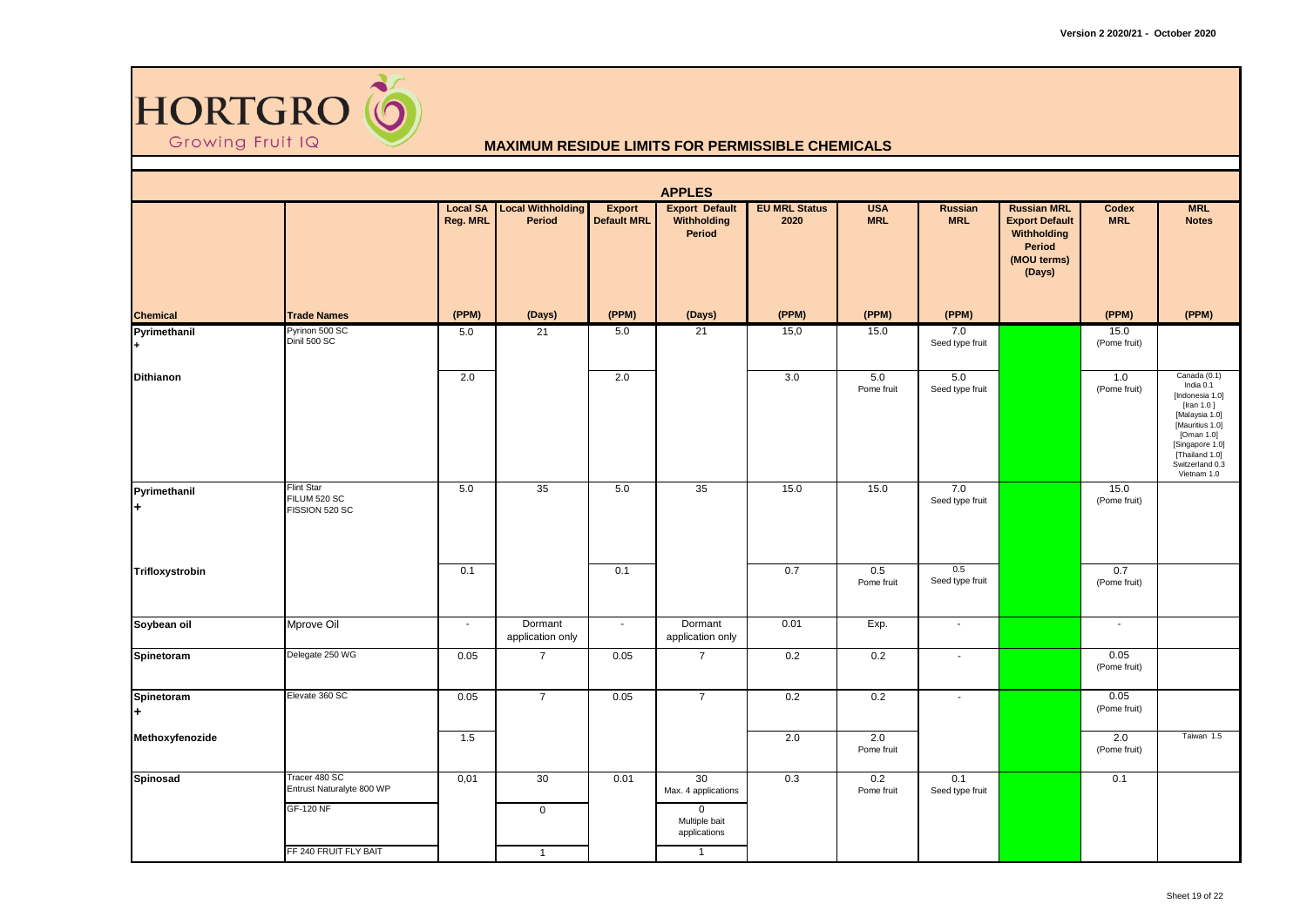

|                       | <b>APPLES</b>                                                                                                                                                                                                                                                        |                             |                                    |                                     |                                                |                              |                          |                          |                                                                                               |                     |                                                                                                                                                                  |  |  |  |
|-----------------------|----------------------------------------------------------------------------------------------------------------------------------------------------------------------------------------------------------------------------------------------------------------------|-----------------------------|------------------------------------|-------------------------------------|------------------------------------------------|------------------------------|--------------------------|--------------------------|-----------------------------------------------------------------------------------------------|---------------------|------------------------------------------------------------------------------------------------------------------------------------------------------------------|--|--|--|
|                       |                                                                                                                                                                                                                                                                      | <b>Local SA</b><br>Reg. MRL | <b>Local Withholding</b><br>Period | <b>Export</b><br><b>Default MRL</b> | <b>Export Default</b><br>Withholding<br>Period | <b>EU MRL Status</b><br>2020 | <b>USA</b><br><b>MRL</b> | Russian<br><b>MRL</b>    | <b>Russian MRL</b><br><b>Export Default</b><br>Withholding<br>Period<br>(MOU terms)<br>(Days) | Codex<br><b>MRL</b> | <b>MRL</b><br><b>Notes</b>                                                                                                                                       |  |  |  |
| <b>Chemical</b>       | <b>Trade Names</b>                                                                                                                                                                                                                                                   | (PPM)                       | (Days)                             | (PPM)                               | (Days)                                         | (PPM)                        | (PPM)                    | (PPM)                    |                                                                                               | (PPM)               | (PPM)                                                                                                                                                            |  |  |  |
| Spinosad<br>l+.       | STATIC Spinosad ME                                                                                                                                                                                                                                                   | 0.01                        | $\overline{1}$                     | 0.01                                | $\overline{1}$                                 | 0.3                          | 0.2<br>Pome fruit        | 0.1<br>Seed type fruit   |                                                                                               | 0,1                 |                                                                                                                                                                  |  |  |  |
| <b>Methyl eugenol</b> |                                                                                                                                                                                                                                                                      | $\sim$                      |                                    | $\sim$                              |                                                | No MRL required              | Exp.                     | $\sim$                   |                                                                                               | $\sim$              |                                                                                                                                                                  |  |  |  |
| <b>Sulfoxaflor</b>    | Closer 240 SC                                                                                                                                                                                                                                                        | 0,3                         | $\overline{7}$                     | 0.3                                 | $\overline{7}$                                 | 0.4                          | 0.5<br>Pome fruit        | $\sim$                   |                                                                                               | 0.3<br>(Pome fruit) | Switzerland -                                                                                                                                                    |  |  |  |
| <b>Sulphur</b>        | Kumulus WG<br>Thiovit Jet<br>Flowable Sulphur<br>Lime Sulphur Liquid Concentrate<br><b>Striker</b><br>Sulfostar<br>Microthiol Special<br>Dusting sulphur<br>Casovet<br>Striker SC<br>Ciplapol S 320<br>Sulgrain 800 WDG<br>Sulfomaxx<br>Sulfoplus<br><b>Tosul WG</b> | 50.0                        | $\mathbf 0$                        | 50.0                                | $\mathbf 0$                                    | No MRL required              | Exp.                     | $\overline{\phantom{a}}$ |                                                                                               | $\sim$              | Indonesia -<br>Iran -<br>Malaysia Exp.<br>Mauritius -<br>Taiwan Exp.<br>Vietnam -<br>Canada -                                                                    |  |  |  |
| <b>Taufluvalinate</b> | Klartan 240 EW<br>Klaxon 240 EW                                                                                                                                                                                                                                      | 0.05                        | 60                                 | 0.05                                | 60                                             | 0.3                          | $\sim$                   | 0.2<br>Pomefruit         |                                                                                               | $\sim$              | China -<br>Hong Kong -<br>India -<br>Indonesia -<br>Iran -<br>Malaysia (0.01)<br>Mauritius -<br>Mexico -<br>Saudi Arabia -<br>Singapore -<br>Taiwan -<br>Vietnam |  |  |  |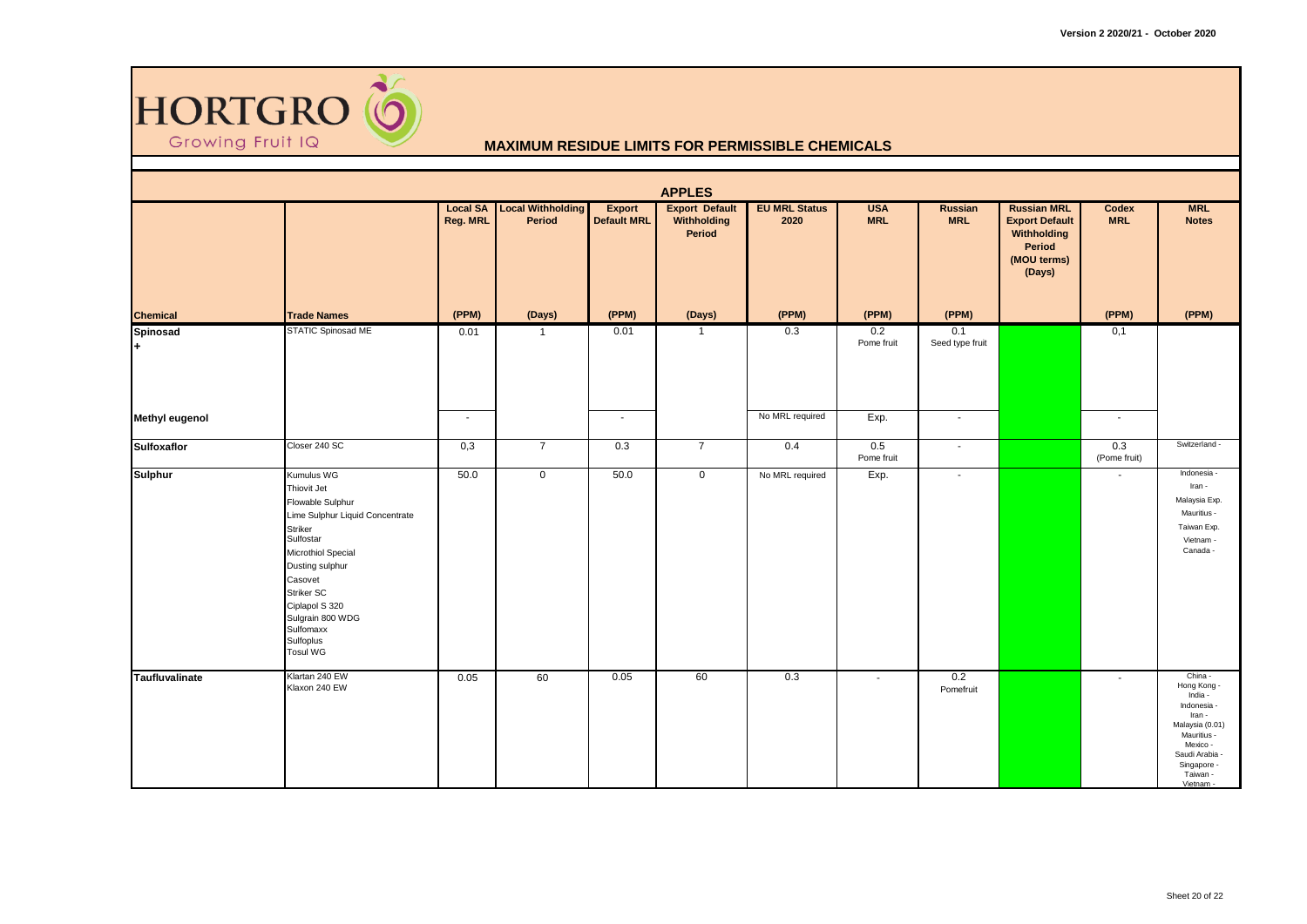

|                                                                                                              |                                                                                                           |                             |                                    |                              | <b>APPLES</b>                                                                          |                                            |                                      |                             |                                                                                                      |                                      |                                                                                                                                      |
|--------------------------------------------------------------------------------------------------------------|-----------------------------------------------------------------------------------------------------------|-----------------------------|------------------------------------|------------------------------|----------------------------------------------------------------------------------------|--------------------------------------------|--------------------------------------|-----------------------------|------------------------------------------------------------------------------------------------------|--------------------------------------|--------------------------------------------------------------------------------------------------------------------------------------|
|                                                                                                              |                                                                                                           | <b>Local SA</b><br>Reg. MRL | <b>Local Withholding</b><br>Period | Export<br><b>Default MRL</b> | <b>Export Default</b><br>Withholding<br>Period                                         | <b>EU MRL Status</b><br>2020               | <b>USA</b><br><b>MRL</b>             | Russian<br><b>MRL</b>       | <b>Russian MRL</b><br><b>Export Default</b><br>Withholding<br><b>Period</b><br>(MOU terms)<br>(Days) | <b>Codex</b><br><b>MRL</b>           | <b>MRL</b><br><b>Notes</b>                                                                                                           |
| <b>Chemical</b>                                                                                              | <b>Trade Names</b>                                                                                        | (PPM)                       | (Days)                             | (PPM)                        | (Days)                                                                                 | (PPM)                                      | (PPM)                                | (PPM)                       |                                                                                                      | (PPM)                                | (PPM)                                                                                                                                |
| Thiabendazole                                                                                                | ICA-Thiabendazole 500 SC                                                                                  | 6.0                         | PHT                                | 4.0                          | PHT                                                                                    | 4.0                                        | 5.0<br>(Pome fruit, Post<br>harvest) |                             | Contact relevent Ag-<br>chem company to<br>confirm                                                   | 3.0<br>(Pome fruit)                  | China 3.0<br>Hong Kong 3.0<br>[India $3.0$ ]<br>[Indonesia 3.0]<br>[Iran $3.0$ ]<br>[Malaysia 3.0]<br>[Oman 3.0]<br>Saudi Arabia 3.0 |
|                                                                                                              | Thiabendazole 500 SC<br>Thiazole 500 SC                                                                   |                             |                                    |                              | Do not use on fruit.<br>which is destined<br>for export                                |                                            |                                      |                             |                                                                                                      |                                      | Thailand 0.1<br>Vietnam 3.0                                                                                                          |
| Thiacloprid<br>Note:<br><b>EU</b> authorisation amendment/<br>possible related MRL<br>implications pending.  | Calypso<br>Topstar<br>Ag-Thiacloprid 480 SC<br>Compare 480 SC<br>Consult 480 SC<br>Tallon 480 SC          | 1.0                         | 14                                 | 0.3                          | $\overline{28}$<br>(Max. 4 sprays)                                                     | 0.3                                        | 0.3<br>Pome fruit                    | 0.7<br>Seed type fruit      |                                                                                                      | 0.7<br>(Pome fruit)                  | Taiwan 0.3                                                                                                                           |
| Thiamethoxam<br>Note:<br><b>EU authorisation amendment/</b><br>possible related MRL<br>implications pending. | Actara SC<br>Thiatox 250 WDG<br>Thiaxam 250 WDG<br>Thiamex 250 WG<br>Devaxam 250 WG<br>Thiatox Direct 250 | 0.02                        | 119                                | 0.02                         | 119<br>Single application<br>during last 2 weeks of<br>September                       | 0.3                                        | 0.2<br>Pome fruit                    | 0.1<br>Pomefruit            |                                                                                                      | 0.3<br>(Pome fruit)                  |                                                                                                                                      |
|                                                                                                              | Sayonara 240 SC<br>Thiamex 25 WG                                                                          |                             |                                    |                              | 119<br>Apply<br>as drench<br>application<br>during the<br>last 2 weeks<br>of September |                                            |                                      |                             |                                                                                                      |                                      |                                                                                                                                      |
| Thidiazuron                                                                                                  | Lift                                                                                                      | $\overline{\phantom{a}}$    | Dormant application<br>only        | 0.01                         | Dormant application<br>only                                                            | 0.01                                       | $\sim$                               | $\overline{\phantom{a}}$    | Dormant applicatior<br>only                                                                          | $\sim$                               |                                                                                                                                      |
| Thiram                                                                                                       | Thiram 750 WP<br>Thiram 75 WP                                                                             | 3.0                         | 28                                 | 3.0                          | 28                                                                                     | 5.0<br>(as CS <sub>2</sub> / or as thiram) | 5.0                                  | 0.01<br>(All food products) | Not later than<br>75% petal fall                                                                     | 5.0<br>(Pome fruit)<br>(Dithiocarb.) | Iran $2.0$<br>Oman restricted use<br>Taiwan 2.5                                                                                      |
|                                                                                                              | Ag-Thiram 800 WP                                                                                          |                             | 14                                 |                              | 14                                                                                     |                                            |                                      |                             |                                                                                                      |                                      |                                                                                                                                      |